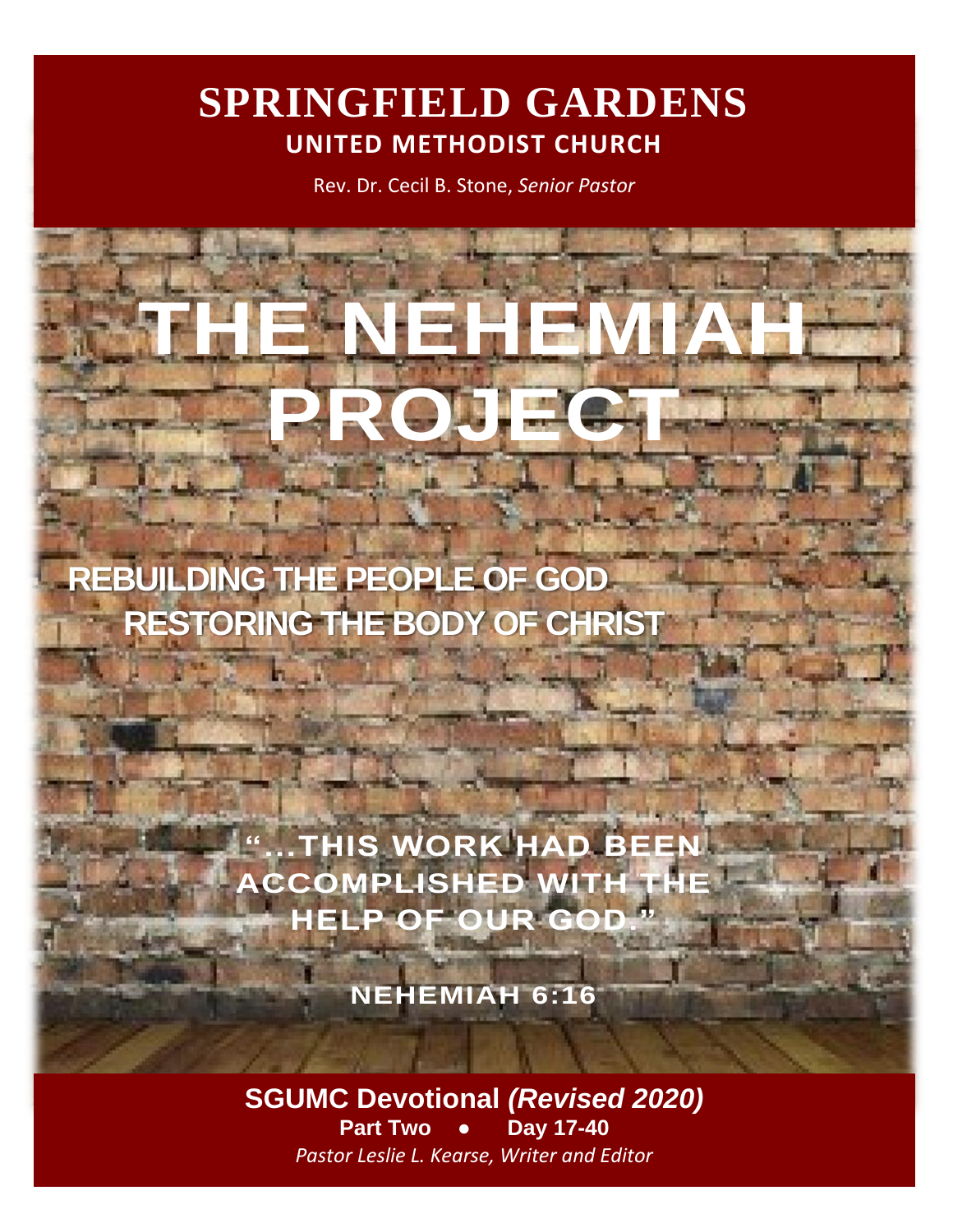### Nehemiah 2:20

*<sup>20</sup> Then I replied to them, "The God of heaven is the one who will give us success, and we his servants are going to start building; but you have no share or claim or historic right in Jerusalem."*

#### **WHO'S WHO**

In the preceding verses, Nehemiah finally speaks to his fellow Jews informing them of God's favor and King Artaxerxes' support for Jerusalem's rebuild. Motivated by this good news, the people of the city commit to partnering with Nehemiah to carry out God's plan of restoration. Although Nehemiah's plan is met with support in the city, there are outsiders who stand in opposition to the work. This resistance undoubtedly came as no surprise to Nehemiah. Opposition frequently comes from those who believe they will derive no benefit from whatever has been proposed. It does not matter that the plan costs them nothing and does not detract from them in any way. They simply do not want to see the lives of others improve. They seem to believe that the only way they can have pleasure is through another's brokenness.

In times such as these, we need to be certain of our calling. Nehemiah makes it abundantly clear that the God of heaven is the one who has authorized and commissioned the work. The venture would succeed because the mandate came down from the ultimate authority, the workers were committed to God's service, and the Lord would supply all that was needed. Standing firm in his convictions, Nehemiah responds to the naysayers letting them know that "…[they] have no share or claim or historic right in Jerusalem."

Inasmuch as we must be clear on what the Lord has called us to do, we must also be clear on who the Lord has sent to serve with us. Although people may not have ill intentions, their involvement may yet run contrary to God's will. *Let Us* pray for God's clarity asking, "What do you want me to do?" and "How am I to accomplish your will?" And, *Let Us* remember to ask the Lord, "Who have you sent to work, partner, and serve with me to realize your plan?"

- 1. Who are the people and/or entities with whom you plan to partner in realizing God's plan? Have you prayed for discernment to confirm who is to share in the work?
- 2. What role are they to have in the process? What role are you called to take?
- 3. As you proceed forward, you will likely be met with challenges. How might you distinguish between enemy opposition and divine redirection, refinement or testing?

| <b>Family</b> | <b>Fellowship</b> | Faith | <b>Finance</b> | <b>Freedom</b> | <b>Physical</b> |
|---------------|-------------------|-------|----------------|----------------|-----------------|
| & Friends     |                   |       |                |                | <b>Health</b>   |

# *Let Us Pray*

Lord God, thank you for the help you continue to send our way. Thank you for the provisions you continue to make available to meet our needs and to invest in the work to which you have called us. Please grant us discernment and enable us to recognize your divine direction… your holy hands at work. And Lord, grant us the courage to stand on your word to us and to faithfully follow through.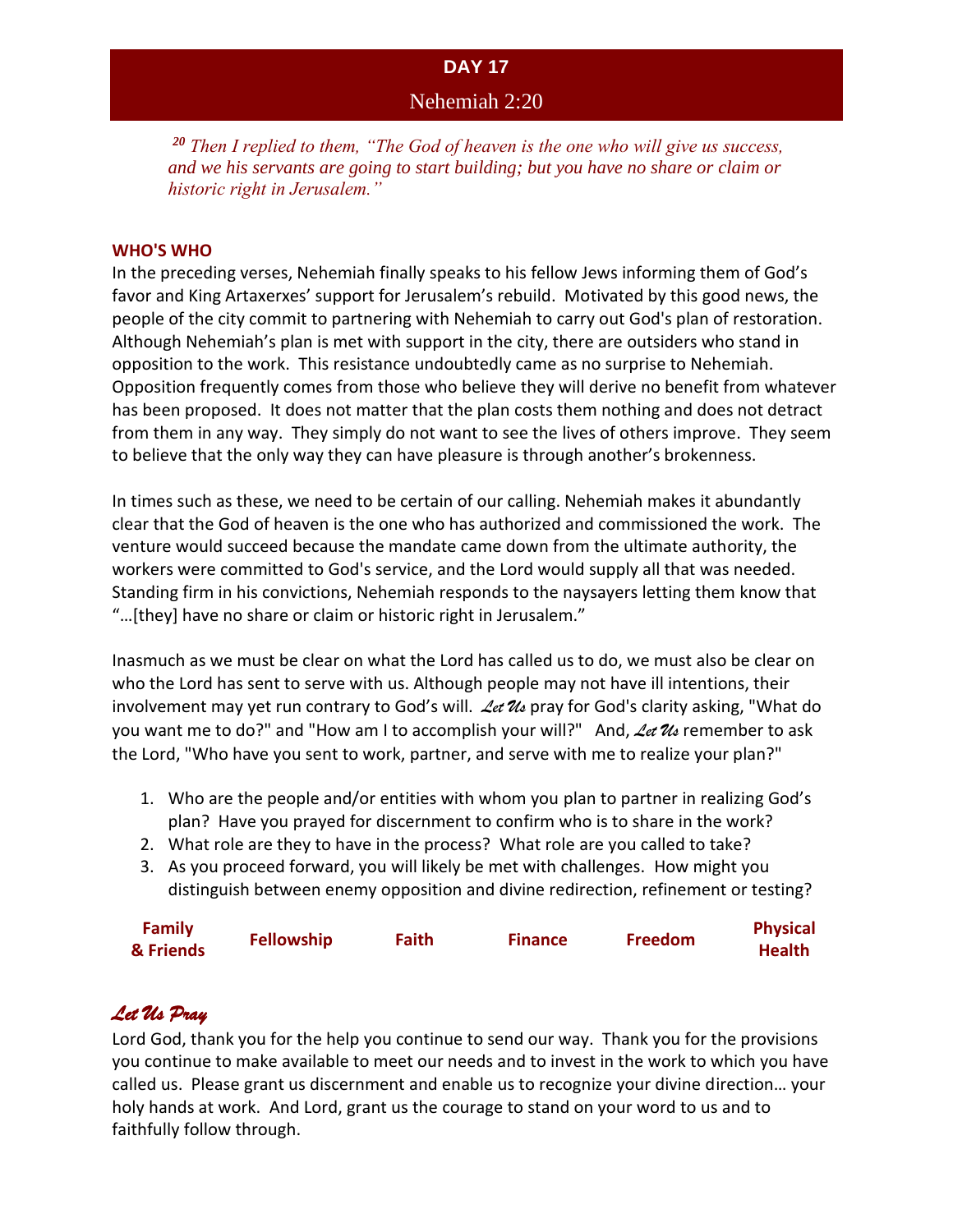### Nehemiah 3:1, 5

*3 <sup>1</sup> Then the high priest Eliashib set to work with his fellow priests and rebuilt the Sheep Gate. They consecrated it and set up its doors; they consecrated it as far as the Tower of the Hundred and as far as the Tower of Hananel.*

*<sup>5</sup> Next to them the Tekoites made repairs; but their nobles would not put their shoulders to the work of their Lord.*

#### **BEGIN WHERE YOU ARE**

Throughout chapter three, Nehemiah's strategy for attacking the capital project of rebuilding Jerusalem is unfurled. Beginning with the priests working to restore the Sheep Gate at the Northeast end of the city, many of Jerusalem's leaders and citizens worked side-by-side to restore the city's outer wall and gates. Each family was assigned a section near their home where they would labor alongside family members and neighbors to accomplish the work. Although many would participate in the work, there were those who shirked their responsibilities. Perhaps they saw the work as being beneath them.

If you are still trying to wrap your mind around how restoration will be realized in your life, but you are not sure where to start, let me encourage you to simply begin where you are. Begin by addressing the concerns of which you are already aware, those matters that are closest to you. If your goal is getting out of debt, begin with looking at your finances and establishing a budget. If your goal is growing in your faith, begin with being regular in worship, participating in a Bible study or small group. Take the time to pray as you move throughout your day. One of the awesome things about God and the work the Lord has called us to do, is that although the task is great, our God will enable us to handle the work piece by piece and bit by bit. Yes, there will be those among us who will shirk and shrink from their responsibilities. The word at such moments is "focus": Do not allow another's dissent become your distraction. So, *Let Us* press ahead, continue the work and let God be glorified through our faithfulness. And, *Let Us* run the race that is set before us, beginning where we are.

- 1. Take time to be specific about the different elements in need of attention for you to experience God's restoration. Make a list to which you can refer when you pray.
- 2. Distinguish between what you can do on your own and those items requiring support.
- 3. Move forward with an item you can do on your own.
- 4. Choose an item requiring support and ask God to direct you further.

| <b>Family</b> | <b>Fellowship</b> | <b>Faith</b> | <b>Finance</b> | Freedom | <b>Physical</b> |
|---------------|-------------------|--------------|----------------|---------|-----------------|
| & Friends     |                   |              |                |         | <b>Health</b>   |

# *Let Us Pray*

Lord God, there is nothing to which you have called us that you will not see us through. For you Lord are faithful. Help us to take courage and move forward, trusting that you have not only called us to pursue restoration in our lives, but that you are ever-present with us. You, Lord God, will fulfill your plans in us. You, Lord God, will certainly bring what you have purposed in us to pass.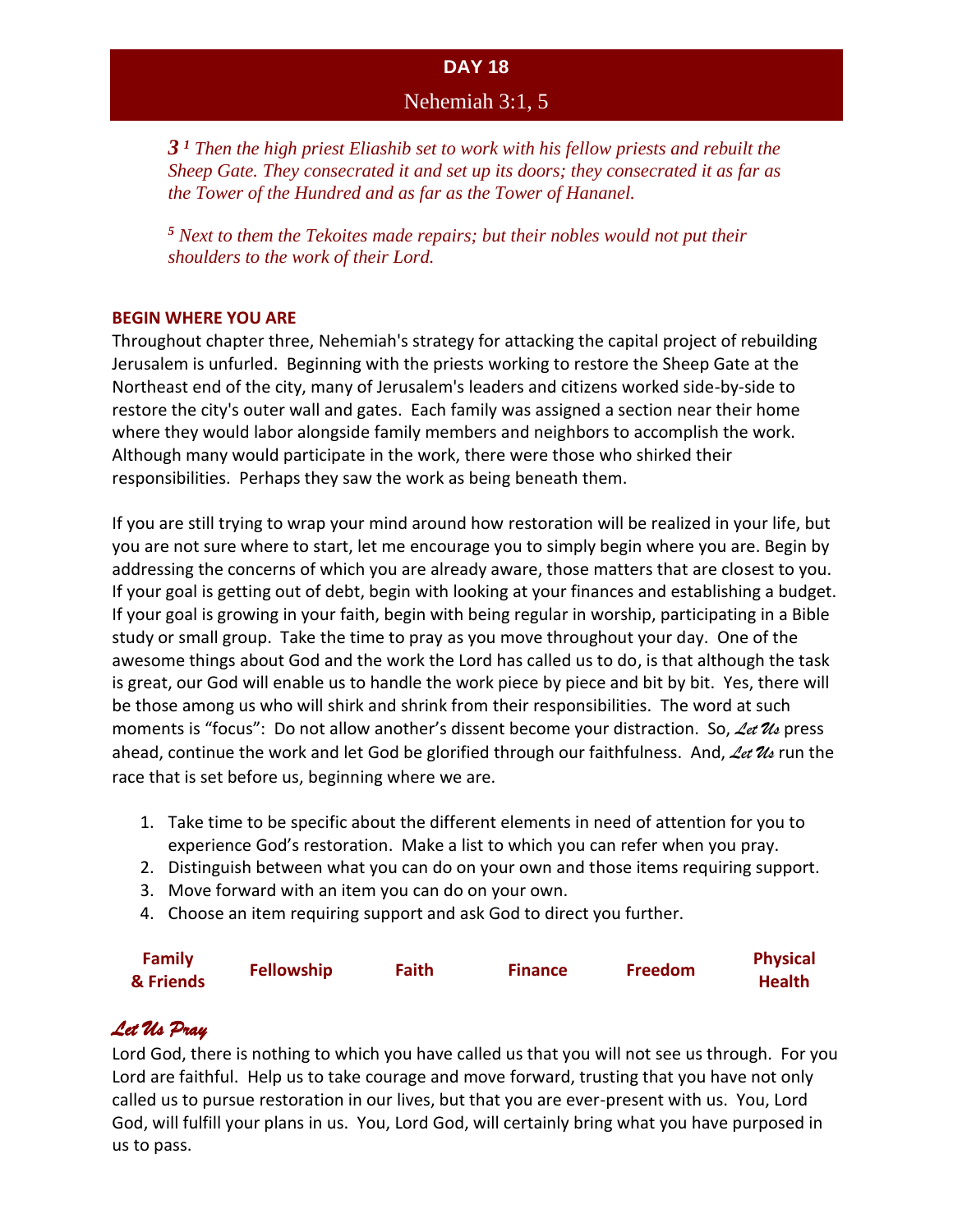Nehemiah 4:1-3

*4 <sup>1</sup> Now when Sanballat heard that we were building the wall, he was angry and greatly enraged, and he mocked the Jews. <sup>2</sup> He said in the presence of his associates and of the army of Samaria, "What are these feeble Jews doing? Will they restore things? Will they sacrifice? Will they finish it in a day? Will they revive the stones out of the heaps of rubbish—and burned ones at that?" <sup>3</sup> Tobiah the Ammonite was beside him, and he said, "That stone wall they are building any fox going up on it would break it down!"*

#### **MIND OVER MATTER**

Restoration of the holy city had finally begun. After having endured decades of brokenness and shame, many of the Jews who had ancestral ties to the land were glad to give their time and resources to the work of rebuilding. News of their progress reached Sanballat and Tobiah. Angered and outraged by the prospect of a future for Jerusalem, these two men began mocking and ridiculing the efforts of those engaged in the rebuild. The only thing that kept them at bay was knowledge that King Artaxerxes commissioned the project. To physically interfere with the king's mandate would have meant almost certain death. To verbally oppose the king would have worked to their detriment as well. The two walked a fine line between not violating the king's mandate and seeking a way to put the kibosh on the rebuild. Although they spoke out against the work's integrity, they were careful not to make a single derogatory statement against King Artaxerxes. Instead, they raised questions as to the possibility and probability that anything viable could be made from the heaps of rubbish that dotted the city's boundaries.

The tactics of Sanballat and Tobiah are as old as the serpent in the garden. The adversary poses questions with the intent of raising a spirit of doubt within us. The goal: to physically bind our hands by getting inside our heads. How do we combat this? First, by continually reciting to ourselves what the Lord has purposed for us. Read the bible. Review and rehearse God's plan, regularly praying and opening ourselves to the Lord's will. Second, we need to restrict what we take into our heads and hearts by being mindful of whom and what we choose to listen. Much time spent listening to everything means little time invested in the main thing. If we want to experience the full restoration of God, we must accept God's word as definitive in our lives.

- 1. What messages have you heard that encourage you in growing your God relationship?
- 2. Who or what have you identified as a discouraging influence in your walk with the Lord? What engagements, involvements fail to add to your relationship with God?
- 3. What, if anything, have you chosen to say and/or do concerning negative and discouraging influences? What will or have you chosen to do with the positive ones?

| <b>Family</b> | <b>Fellowship</b> | <b>Faith</b> | <b>Finance</b> | <b>Freedom</b> | <b>Physical</b> |
|---------------|-------------------|--------------|----------------|----------------|-----------------|
| & Friends     |                   |              |                |                | <b>Health</b>   |

# *Let Us Pray*

Lord God, your word is a lamp to my feet and a light for my path. Remind me to seek you and spend time in your word. Lord, as I do these things, continue to strengthen me. Let it be my heart's desire to pursue and embrace that which is good, healthy and helpful in becoming all you have purposed for me to be, and to happily set aside every weight… every hindrance to the life that can only be found in you.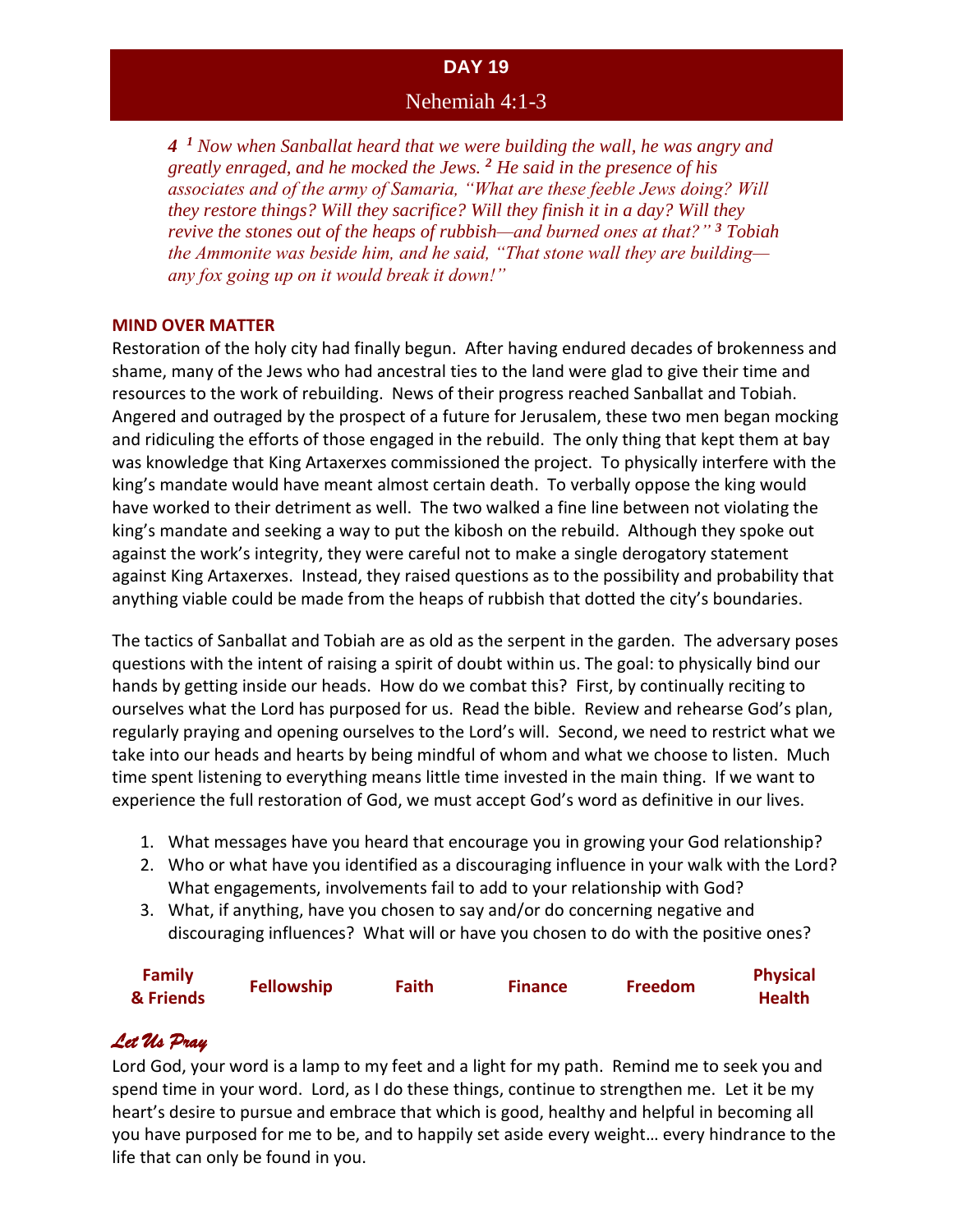### Nehemiah 4:4-5

*<sup>4</sup> Hear, O our God, for we are despised; turn their taunt back on their own heads, and give them over as plunder in a land of captivity. <sup>5</sup> Do not cover their guilt, and do not let their sin be blotted out from your sight; for they have hurled insults in the face of the builders.*

#### **WATCH YOUR MOUTH**

The insults of Sanballat and Tobiah have not gone unheard and have not gone unnoticed, but wisdom dictates for the moment that they do go unanswered. It seems that no one engaged in the work on the wall has outwardly acknowledged anything the enemy has been saying. This serves as a reminder to you and me that every question raised does not merit an answer. We are not obliged to address every accusation that is leveled against us. Rather than confronting individuals, particularly when they are engaging in signifying and skirting a matter rather than coming right out and stating the issue, it is best that we order our case with God.

Once again, we are privy to Nehemiah's prayer to God. Nehemiah is open and honest about his hurt, his frustrations, his perspective on what Sanballat and Tobiah have done, and the fact that he wants the Lord to deal with them strongly. By choosing to pray to God rather than confronting the enemy himself, Nehemiah models what the Lord expects of us. In the face of insults, adversity, and accusations of all kinds, we are to stand and stay the course. Are the words and will of God truly the driving forces in our lives? If so, the words of people, no matter how pretty, provocative, or painful, must not deter us from whatever the Lord has called us to do. Our power is made evident in our perseverance.

- 1. When it comes to the accusations and remarks made by others, how do you tend to respond?
- 2. Have you ever felt inclined to defend your actions or position in a matter and sensed the Lord silencing you? How did you handle it? What, ultimately, was the outcome?
- 3. Do you trust the Lord to come to your aid and defense? If so, what makes this possible? If not, what prevents you from doing so?

| <b>Family</b> |                   |              |                | <b>Freedom</b> | <b>Physical</b> |
|---------------|-------------------|--------------|----------------|----------------|-----------------|
| & Friends     | <b>Fellowship</b> | <b>Faith</b> | <b>Finance</b> |                | <b>Health</b>   |

# *Let Us Pray*

Lord God, you said in your word that you would fight my battles. Help me to trust in you all the more. Because you are for me, I know that you will never leave me nor forsake me. Help me to be encouraged by your promises so that I may press ahead and accomplish the work you have sent me to do.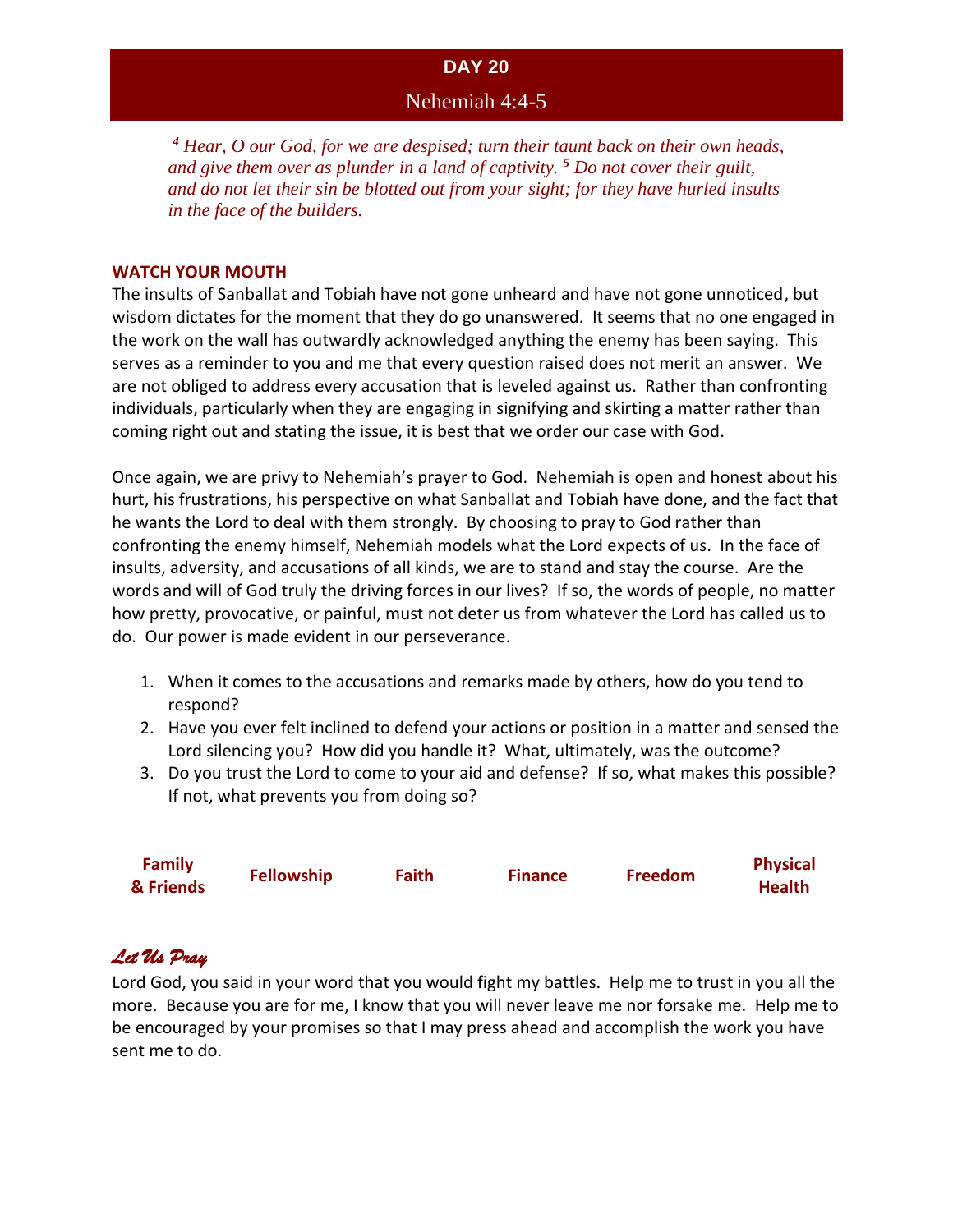# **DAY 21** Nehemiah 4:6

*<sup>6</sup> So we rebuilt the wall, and all the wall was joined together to half its height; for the people had a mind to work.*

#### **MIND OVER MATTER (2)**

Bothered, yet undaunted by the words of the enemy against restoring the walls, the people of Jerusalem reached a milestone in the work. By this time, they were successful in restoring the wall to half its height, a measure of 20 feet. No longer could wild animals and persons with malicious intent cross the wall with ease and enter the city at will. The work accomplished thus far, while it may not have silenced the naysayers, undoubtedly put them on notice that their efforts to dishearten the workers had failed. More significant than the impact the wall's progress had on the enemy, was its encouragement of the workers.

It is day 21 of our devotional journey. Like the people of Jerusalem, we have come to and are crossing the halfway mark in our restoration process. While there is still much to do, we cannot and should not in any way diminish nor take lightly what we have been able to accomplish up to this point. *Let Us* step back for a minute. Reflect and take note of what we can do and what God can accomplish through us when we submit to the Lord's plan, and we have a mind to work. Despite challenges and perhaps even setbacks, you and I are further along now than when we began. We are better now. You and I are closer to knowing and living out God's plan for our lives than when we started this devotional trek a few short weeks ago. *Let Us* give praise to God. *Let Us* reflect on the journey and reflect on the work so that we can identify those things that have helped to move us further along the way. *Let Us* hold to those practices that have helped. And Let Us give-over to God those things that have hindered the work. Let our partnership with God continue until our work is done.

- 1. As you look at your devotional journey thus far, what changes do you recognize the Lord has made in you and your circumstances in relation to your area of focus?
- 2. How does recognizing the changes you have noted affect you as you move forward?

| <b>Family</b> | <b>Fellowship</b> | <b>Faith</b> | <b>Finance</b> | <b>Freedom</b> | <b>Physical</b> |
|---------------|-------------------|--------------|----------------|----------------|-----------------|
| & Friends     |                   |              |                |                | <b>Health</b>   |

# *Let Us Pray*

Lord God, thank you for your guidance on this journey. You continue to increase my faith in you because your hand remains on me. As you are faithful to me, help me to be just as faithful to you. As you have and continue to encourage me, I pray that I will be the voice and hands of encouragement to others as they too, stay the course of faith.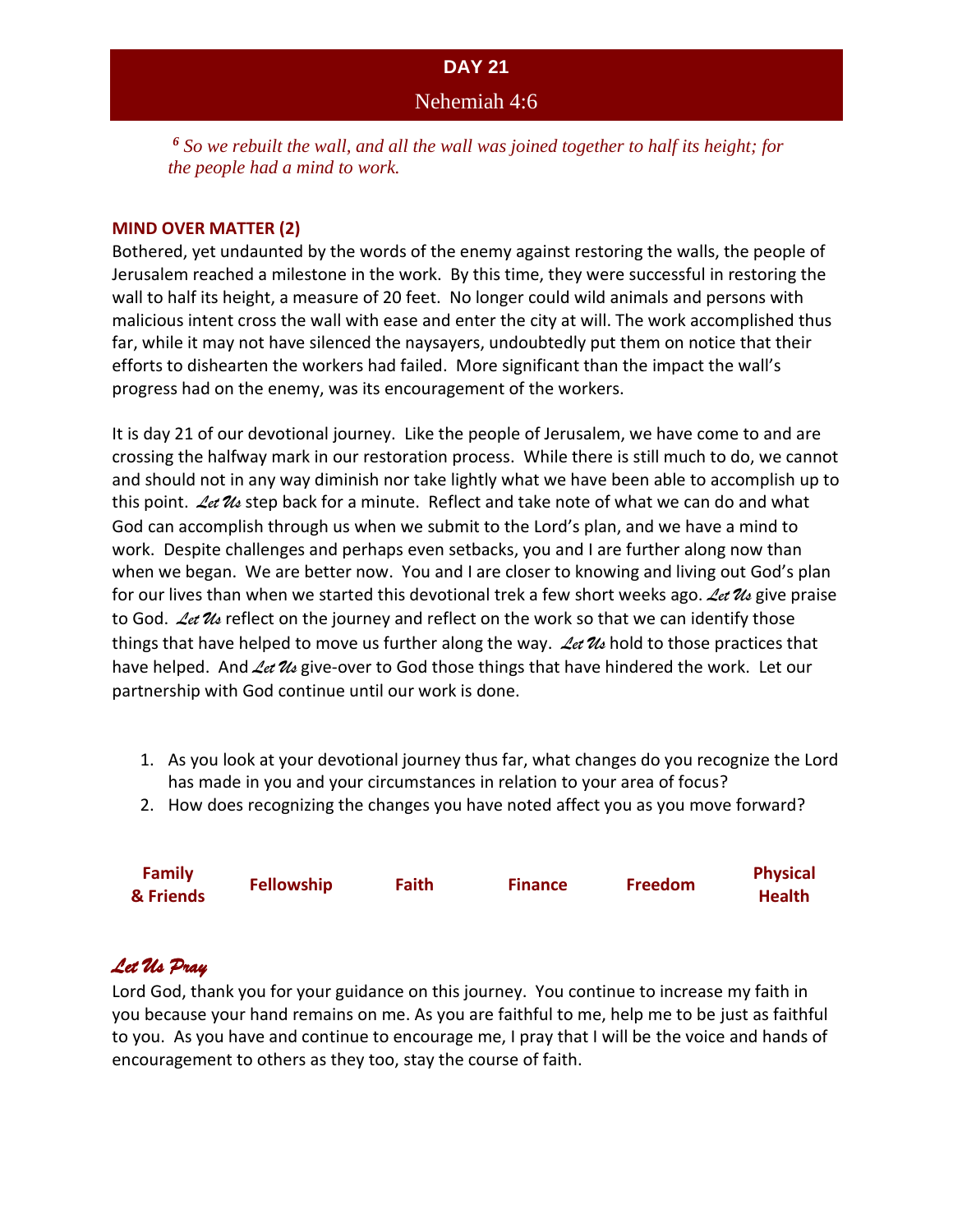### Nehemiah 4:7-9

*<sup>7</sup> But when Sanballat and Tobiah and the Arabs and the Ammonites and the Ashdodites heard that the repairing of the walls of Jerusalem was going forward and the gaps were beginning to be closed, they were very angry, <sup>8</sup> and all plotted together to come and fight against Jerusalem and to cause confusion in it. <sup>9</sup> So we prayed to our God, and set a guard as a protection against them day and night.*

#### **STAYING THE COURSE**

It is no surprise that those arrayed against the Jews have grown increasingly angry over their progress. The verbal jabs thrown by Sanballat, Tobiah, and company, have now escalated to plots being hatched to stop the work through physical force. Added to the opposition were the Ashdodites, a Philistine people. Despite knowing an attack on the Jews could be counted as an act against Artaxerxes and the Persian Empire, was little deterrent to the opposition. It is amazing how far some will go and what they will risk in order to block the progress of others.

Have you ever enjoyed a time of great progress only to suffer a setback? Have you ever had a spiritual growth spurt immediately followed by a spiritual attack? If so, it is not surprising. No moves made by the enemy ought to surprise us. If our presence and status as God's people angers Satan, how much more would our progress infuriate the adversary? Frequently there will be attempts to end our advancement. These things will come because Satan recognizes the strength that is ever growing within us. He would have a chance at winning were it not for the fact that God has determined that we are already victorious. As believers in Christ, we always… ALWAYS… begin our work from a place of victory. We simply need to be faithful. So, *Let Us* stay the course, continue the work, pray to God, and guard our hearts, minds, and ministries in the Lord.

- 1. Does God's assurance of loving support affect how you approach life? If so, how?
- 2. Try viewing your devotional focus from a place of victory. Take time now to capture in a meaningful way (i.e. write, record, draw, diagram, etc.) "victory," before reading and moving on to the next question.
- 3. What does victory in your focal area look like? What steps do you perceive as being key in realizing the victory you trust the Lord has already established? How does having a victorious outlook affect your process as you continue journeying forward?

| <b>Family</b> | <b>Fellowship</b> | Faith | <b>Finance</b> | <b>Freedom</b> | <b>Physical</b> |
|---------------|-------------------|-------|----------------|----------------|-----------------|
| & Friends     |                   |       |                |                | <b>Health</b>   |

# *Let Us Pray*

Lord God, thank you for loving us. Thank you for protecting us. Thank you for our life's calling. Almighty God, you have made us victorious in Christ Jesus. *Let Us* never forget the complete work that our Saviour has done for our sake, presently and eternally. And, may we continue to work and serve you from victory. For we know that the good work you have established in us, you will see through to completion.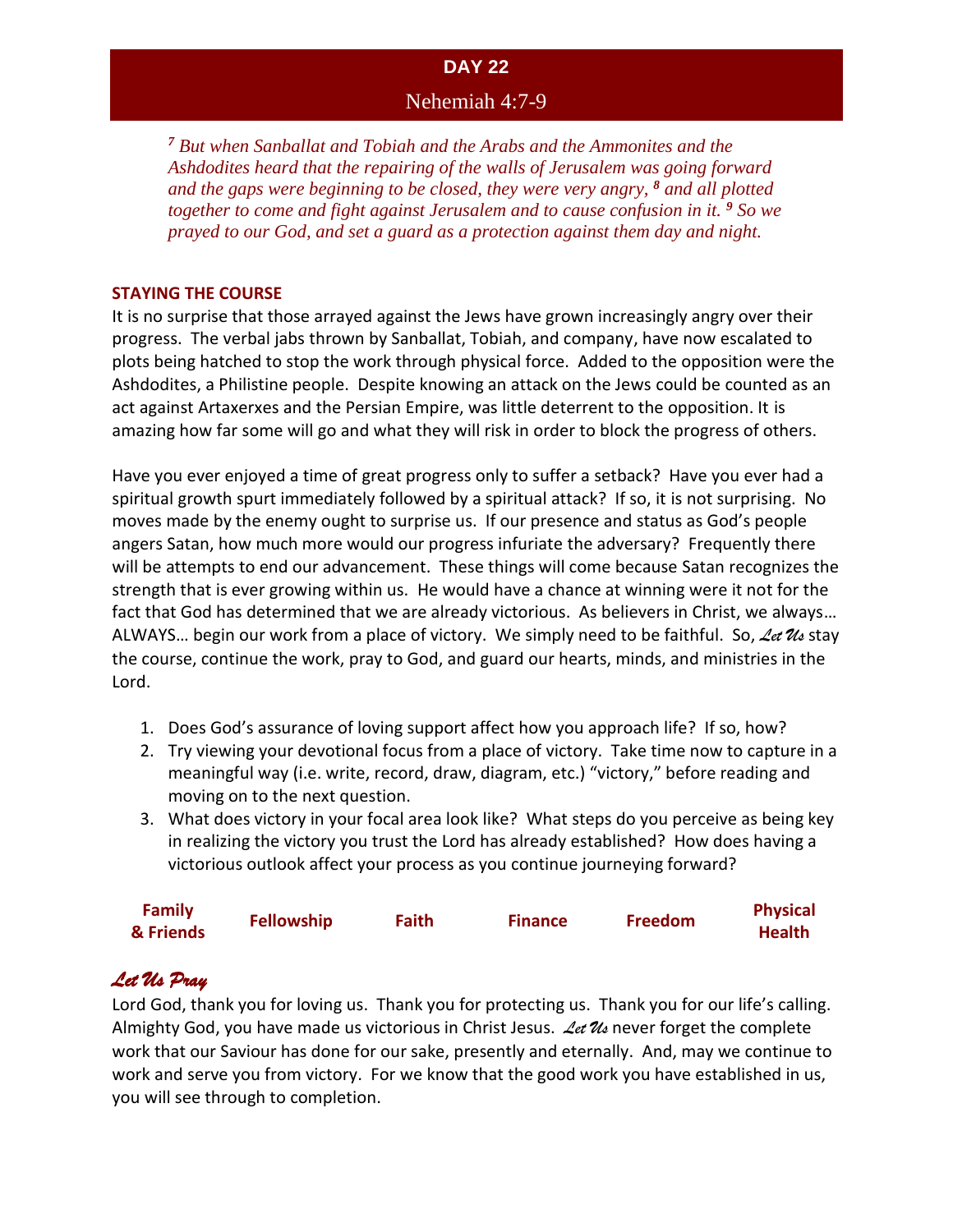# Nehemiah 4:10-11, 14

*<sup>10</sup> But Judah said, "The strength of the burden bearers is failing, and there is too much rubbish so that we are unable to work on the wall." <sup>11</sup> And our enemies said, "They will not know or see anything before we come upon them and kill them and stop the work."*

*<sup>14</sup> After I looked these things over, I stood up and said to the nobles and the officials and the rest of the people, "Do not be afraid of them. Remember the LORD, who is great and awesome, and fight for your kin, your sons, your daughters, your wives, and your homes."*

#### **STRENGTH FOR THE FIGHT**

Nehemiah hears the cries of the community of Judah expressing feelings that they are greatly overwhelmed. The workers' energy is waning. The heaps of rubbish are impeding the work's ongoing progress. And, if that were not enough, threats of attack by the enemy are constantly looming. Even in the face of considerable progress, having restored the wall to half its height, the people question whether they have what it takes to go the distance. Could they and would they finish what they had begun?

We know what it is to rise to a challenge. And, we have all experienced more than one occasion when we have stood against opposition and prevailed. Yet, despite notable accomplishments and victories in our past, we tend to question whether we will know similar success managing the next conflict or confronting the next issue. We sometimes allow our emotions to lead us, the appearance of things to wear on us, and the winds of rumor to stir our doubts. Rather than merely looking at and listening to what is around us, *Let Us* look and listen to the one who is over us. Just as Nehemiah reminds Judah, *"Do not be afraid of them. Remember the LORD, who is great and awesome, and fight…"* Know that our progress and success are assured when our plans are rooted in God's plan. In God, we have all we need to fight the forces of opposition, no matter their form, and to live victorious.

- 1. What do you see as the greatest challenge to realizing your devotional focus?
- 2. In what areas do you need to draw on the Lord's enablement to remain committed to the restoration and renewal for which you have been praying?

| <b>Family</b> | <b>Fellowship</b> | <b>Faith</b> | <b>Finance</b> | <b>Freedom</b> | <b>Physical</b> |
|---------------|-------------------|--------------|----------------|----------------|-----------------|
| & Friends     |                   |              |                |                | <b>Health</b>   |

# *Let Us Pray*

Lord God, thank you for being an ever-present help at all times. As I learn of your promises, help me to commit them to my heart. May I continue to draw strength from your holy word.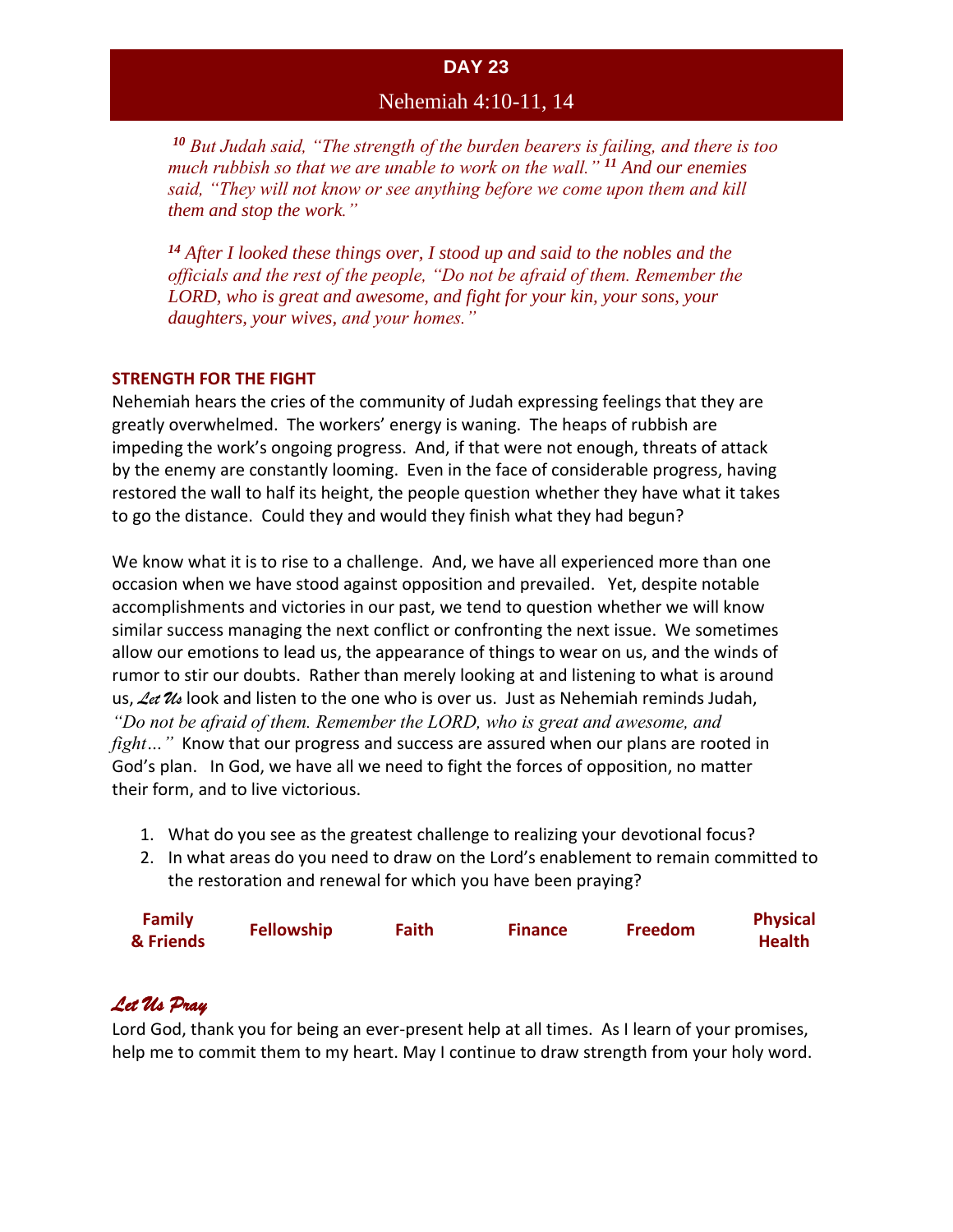# Nehemiah 4:15-16, 19-20

*<sup>15</sup> When our enemies heard that their plot was known to us, and that God had frustrated it, we all returned to the wall, each to his work. <sup>16</sup> From that day on, half of my servants worked on construction, and half held the spears, shields, bows, and body-armor; and the leaders posted themselves behind the whole house of Judah,...*

*... <sup>19</sup> And I said to the nobles, the officials, and the rest of the people, "The work is great and widely spread out, and we are separated far from one another on the wall. <sup>20</sup> Rally to us wherever you hear the sound of the trumpet. Our God will fight for us."*

#### **A NEW STRATEGY**

Have you ever come to a point where the tried and true has simply become the tried and tired? Have certain practices on which you have learned to depend lost their effectiveness? Like Judah, we may have discovered that while our approach for the first half of the project (our devotional journey) was great, success in the next phase calls for us to make a change. Circumstances require that we employ a new strategy.

I am not an advocate of change for change's sake. Nor do I believe in doing a thing because we have always done it. Wisdom calls for us to be prayerful and watchful so that we can discern the proper course of action in any and every situation. *Let Us* be unswerving in our faithfulness yet unrelenting in our resolve to be used by God in whatever way the Lord sees fit. By being faithful yet flexible, Nehemiah was able to receive the next part of God's battle plan which outlined the new strategy Judah was to employ in order to keep the restoration project on pace despite the challenges from within and without. Are you like Judah? Has your progress reached a plateau? Is there something or someone you perceive as a threat to you in accomplishing what you have set out to do? First, pray to God sharing your concerns. Then, remain open to receive the new energy, renewed focus, or new strategy the Lord will impart enabling you to see this journey through.

- 1. What, if anything, is growing stale, routine and ineffectual in your relationship with God?
- 2. Where do you sense a need for renewal in order for you to continue making strides in relation to your devotional focus?

| <b>Family</b> | <b>Fellowship</b> | <b>Faith</b> | <b>Finance</b> | <b>Freedom</b> | <b>Physical</b> |
|---------------|-------------------|--------------|----------------|----------------|-----------------|
| & Friends     |                   |              |                |                | <b>Health</b>   |

# *Let Us Pray*

Lord God, you extend to us new mercies morning by morning. You continue to extend grace beyond measure. Lord, as we lay our concerns before you, we pray that you will reveal your plan that will enable us to endure. Thank you for all you have and will bring to pass.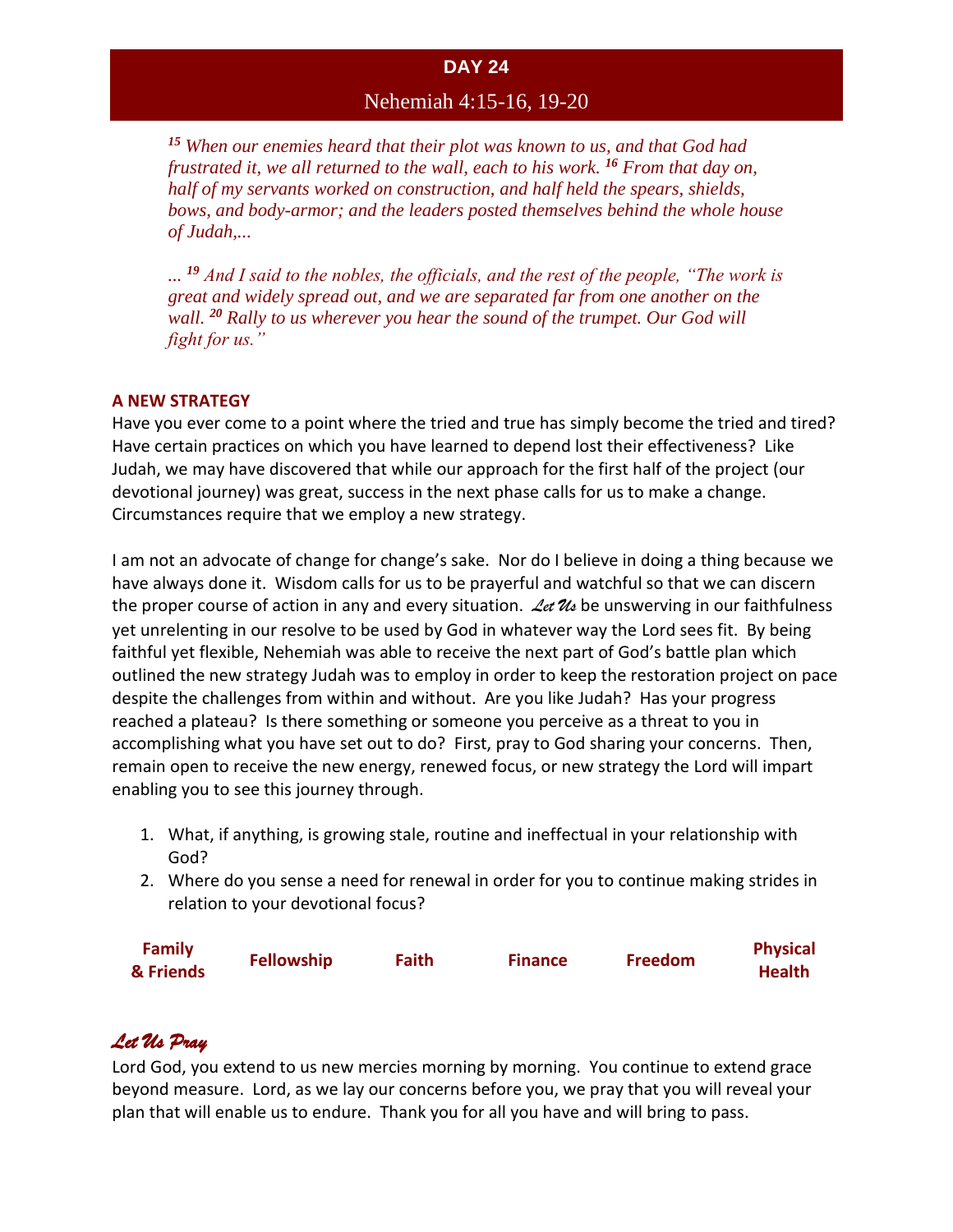### Nehemiah 4:21-22

*<sup>21</sup> So we labored at the work, and half of them held the spears from break of dawn until the stars came out. <sup>22</sup> I also said to the people at that time, "Let every man and his servant pass the night inside Jerusalem, so that they may be a guard for us by night and may labor by day."* 

#### **DAY AND NIGHT**

There are critical times when we must stay on guard, alert, and vigilant although we would rather be at rest. We reason that we have made progress, so we should be able to reward ourselves. There is no immediate threat to our well-being, health, or finances. The second battery of tests came back negative, and we are no longer in the "at risk" range. You have saved some money and paid all your bills this month. Now all you want to do is have a little fun. Although our progress maybe undeniable, the reality is that we still are not out of the woods. We must preserve and protect the progress we have made, thereby safeguarding our futures from potential risk. The wise worker and the wise warrior will always prepare themselves for the next day's work, the next day's battle and the possibility of an emergency or an unforeseen attack. Those who are wise will always keep their tools near, their weapons at the ready, and be mindful to conserve both energy and resources.

There were clear signs that the new strategy Nehemiah enacted was proving to be effective. Work was able to resume and move forward because the people alternated between two roles with one half serving as a labor force and the other serving as security. This approach enabled them to continue the work unencumbered during the day. During the night, however, the city remained at risk. Many of the workers resided outside of the city and would return home at night, thus leaving Jerusalem vulnerable to attack. Nehemiah calls for workers and security alike to remain in the city throughout the night, thereby providing round-the-clock protection for the holy city.

- 1. How do you pass the time when your devotional focus is not in the forefront of your thoughts?
- 2. Do your actions and activities preserve your progress or place your progress at risk?
- 3. What can you do to enjoy some R&R (rest and relaxation) while continuing to protect the progress you have made in your devotional focus?

| <b>Family</b> | <b>Fellowship</b> | Faith | <b>Finance</b> | <b>Freedom</b> | <b>Physical</b> |
|---------------|-------------------|-------|----------------|----------------|-----------------|
| & Friends     |                   |       |                |                | <b>Health</b>   |

# *Let Us Pray*

Lord God, thank you for using me as a vessel to accomplish your will. Thank you for your plans to prosper me and to give me a future. Please, help me to work with you and to willingly follow your direction. It is in you Lord, that rest, peace, and restoration may be found.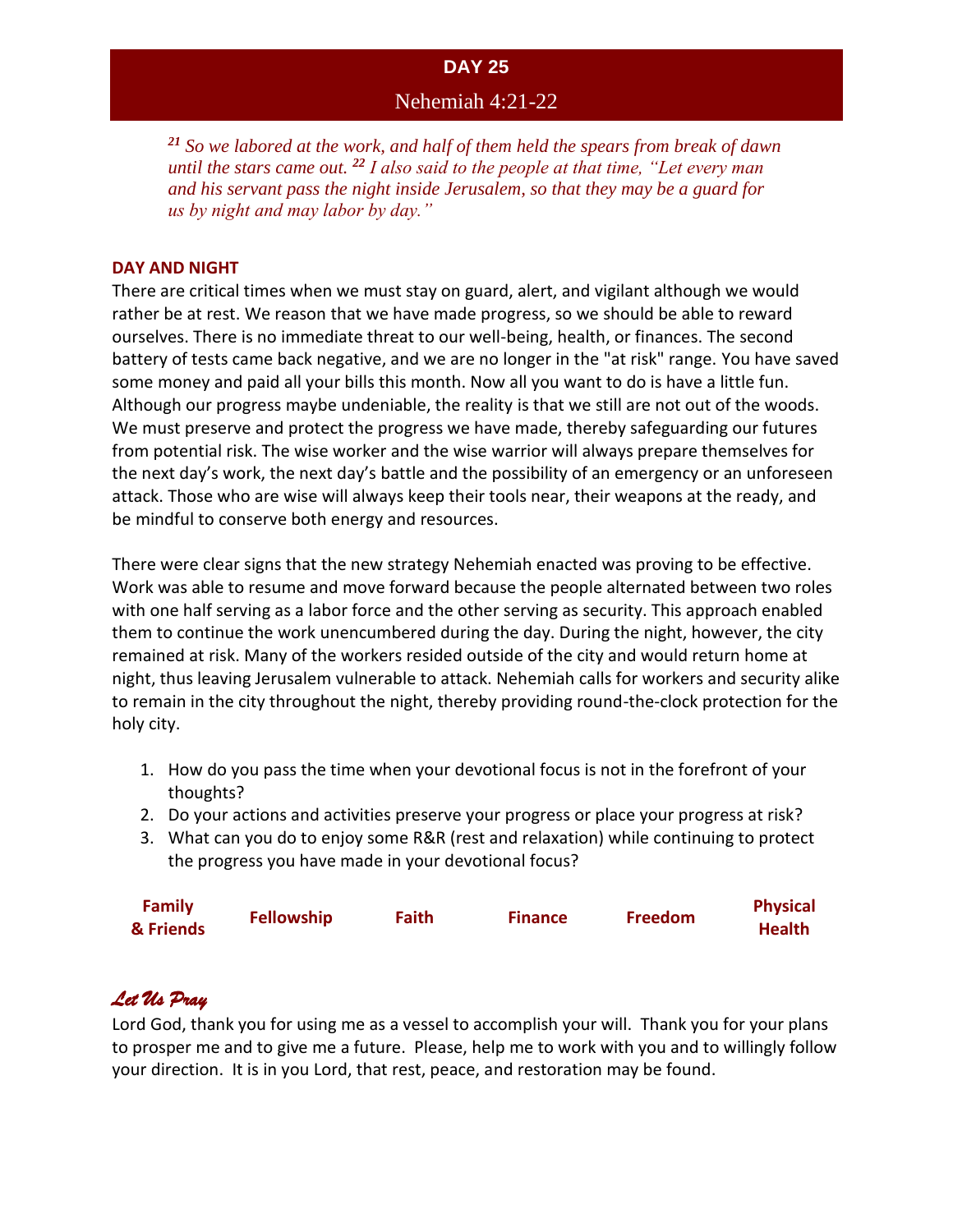### Nehemiah 4:23

*23 So neither I nor my brothers nor my servants nor the men of the guard who followed me ever took off our clothes; each kept his weapon in his right hand.*

#### **WHAT'S IN YOUR HAND?**

You have probably heard the saying that, "The early bird catches the worm." Well, I am convinced that while such a bird's promptness is a factor in its success its preparedness is the key.

The people of Judah developed the practice of always remaining prepared. What was indeed a work field also proved to be a battlefield. Although not in a traditional sense where physical confrontations ensued, but mental, emotional, and psychological warfare was constantly in play. Because the taunts and threats from the enemy always carried with them the possibility of physical harm, Nehemiah concluded that Judah should always be ready to fight. For they, *"…[n]ever took off [their] clothes; each kept his weapon in his right hand."* The reference to the right-hand is an illusion to the side of strength and hints at God being their source.

With what has God equipped you? Know that God has purposed you and continues to prepare you. The Lord will equip you with everything you need to make progress. Also know that the Lord will promote you in due season. Our job is not to be worried about the enemy. Our focus needs to remain on what God is calling for and God intends to accomplish through you and me. Let U<sub>s</sub> stay clothed in our right mind, focus on the purpose to which we have been called, and keep in our right hand the weapons, tools, skills, and resources God has and continues to supply for our victory.

- 1. With what has God equipped you?
- 2. How has the Lord dressed you (prepared you) to do his work?
- 3. What do you have working in your favor that you believe will enable you to move forward even in the face of opposition?

| <b>Family</b> | <b>Fellowship</b> | <b>Faith</b> | <b>Finance</b> | <b>Freedom</b> | <b>Physical</b> |
|---------------|-------------------|--------------|----------------|----------------|-----------------|
| & Friends     |                   |              |                |                | <b>Health</b>   |

# *Let Us Pray*

Lord God, you are the one who calls and equips us to accomplish your work and to do your good pleasure. We thank you for all you have provided. Dear God, help us to trust in you all the more believing that whatever you have purposed you will see through to completion.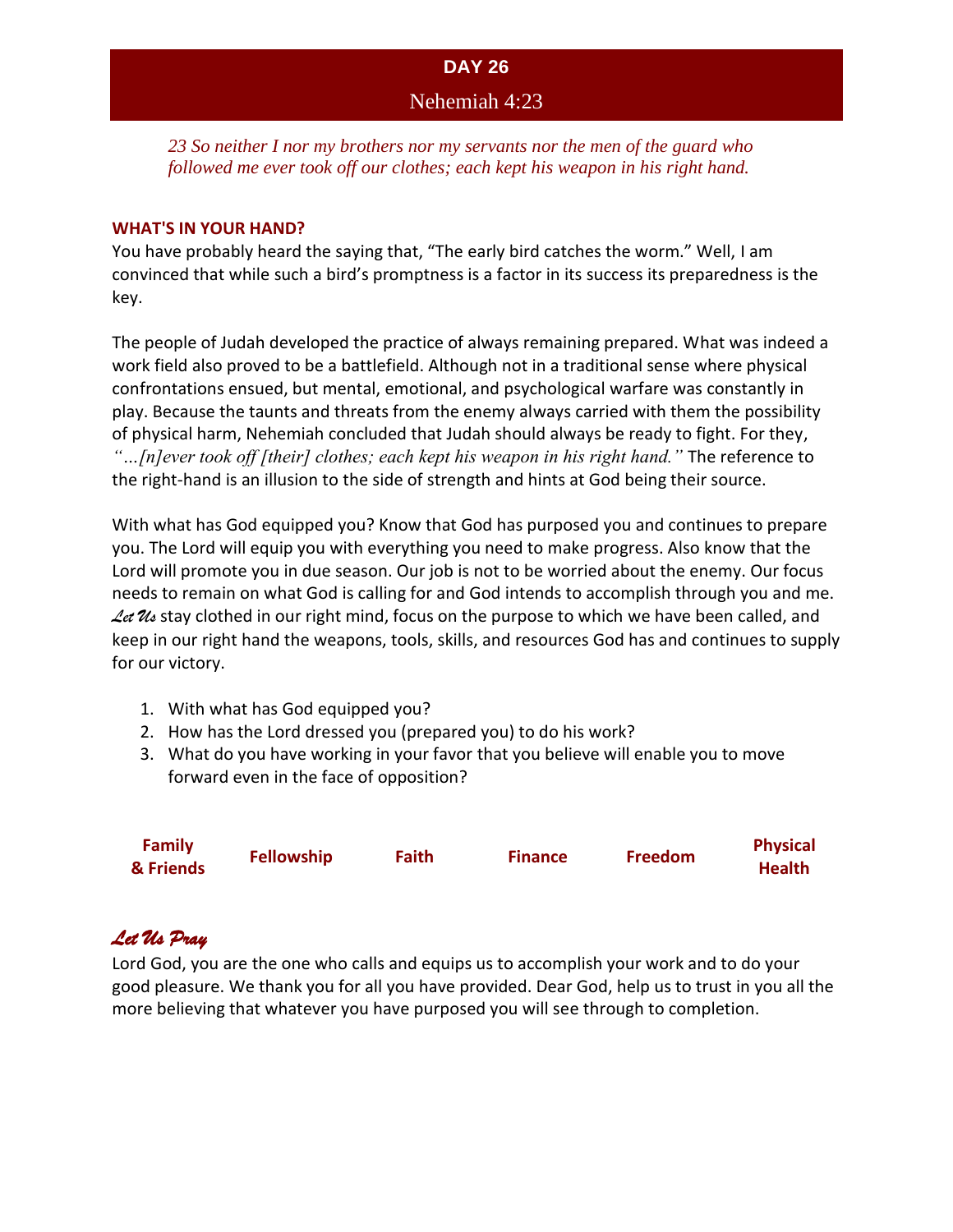# Nehemiah 5:10b-11, 14

*<sup>10</sup>...Let us stop this taking of interest. <sup>11</sup> Restore to them, this very day, their fields, their vineyards, their olive orchards, and their houses, and the interest on money, grain, wine, and oil that you have been exacting from them."* 

*<sup>14</sup> Moreover from the time that I was appointed to be their governor in the land of Judah, from the twentieth year to the thirty-second year of King Artaxerxes, twelve years, neither I nor my brothers ate the food allowance of the governor.*

#### **LEADING BY EXAMPLE**

Inasmuch as the people of Jerusalem were working to rebuild the wall while warring against enemies outside the city, their efforts were being hindered from within by those who called themselves brothers. Some of the people working on the wall were challenged to live up to their commitment because of their struggle to meet their families' basic needs for food and a means to make ends meet. Families who had been deeded land dating back to the time of Moses, had lost possession of their property or were being taxed so heavily that they could not sustain themselves. Nehemiah saw this as an egregious act on the part of the Jews who had taken possession of the lands or had sold their kinsman into slavery in order to satisfy the exorbitant debt they have incurred.

The power of Nehemiah's words is best evidenced through his actions. He is mindful not to use his position as governor for selfish gain. Nor does Nehemiah use his position to merely preach or teach. Instead, he models the lifestyle of one who believes that the Lord has not only sent him to reestablish his holy city but to restore his holy community. As God continues the work of restoration in our lives know that the Lord's purpose is greater than we can ask, think, or imagine. As we will undoubtedly be blessed by the renewal the Lord is bringing about in the area of family, fellowship, faith, or whatever has been your devotional focus, remember that the Lord is blessing you to be a blessing.

- 1. Who do you discern the Lord desires you to bless through the restoration God is working in your life?
- 2. How will you be of service to God as you make use of what the Lord has restored to you and in you?

| <b>Family</b> | <b>Fellowship</b> | <b>Faith</b> | <b>Finance</b> | <b>Freedom</b> | <b>Physical</b> |
|---------------|-------------------|--------------|----------------|----------------|-----------------|
| & Friends     |                   |              |                |                | <b>Health</b>   |

# *Let Us Pray*

Lord God, you are the giver of every good and perfect gift. Your blessings far exceed our needs and enable us to be a blessing to others. Lord God, help us to be ever mindful of you and to use the resources you have provided in a way that honors and glorify you.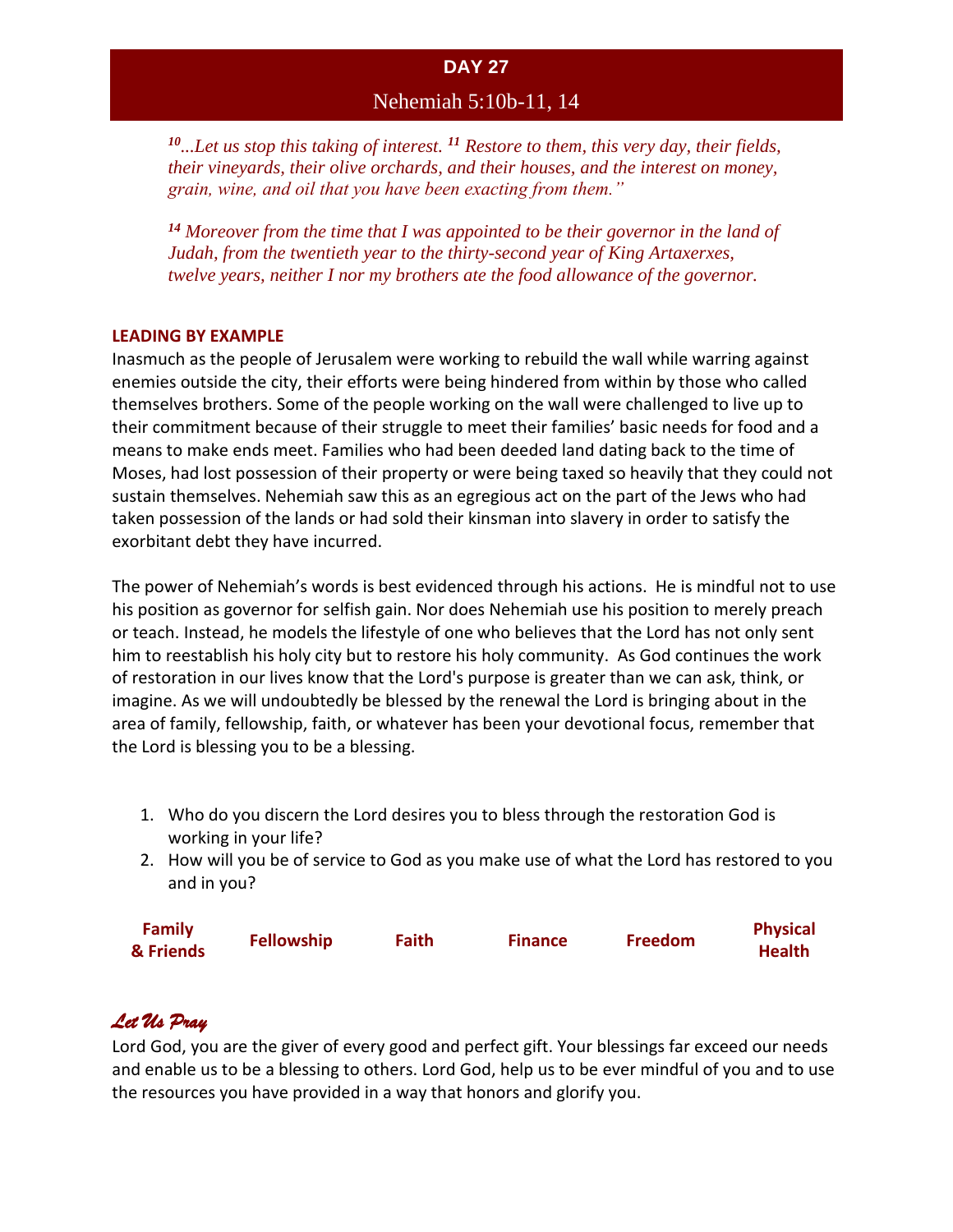### Nehemiah 6:1-2

*<sup>1</sup> Now when it was reported to Sanballat and Tobiah and to Geshem the Arab and to the rest of our enemies that I had built the wall and that there was no gap left in it (though up to that time I had not set up the doors in the gates), <sup>2</sup> Sanballat and Geshem sent to me, saying, "Come and let us meet together in one of the villages in the plain of Ono." But they intended to do me harm.*

#### **NOT THE ROPE-A-DOPE**

Recognizing that all prior attempts to stop the work on Jerusalem's wall had failed, Sanballat, Tobiah and Geshem resolve to try a different approach to halting the project. Rather than ridiculing the work and threatening the workers with bodily harm, these enemies of Jerusalem feign a willingness to meet with Nehemiah in an effort to iron out their difference. Although their tactics may have changed, their intentions have not. The meeting is a ruse to draw Nehemiah away from the safety of the city, harm him and permanently bring a stop to the work. When people and forces that have been opposing you suddenly appear to have a change of heart, know that things are not as they seem. My word of warning to you is simple. Don't fall for the rope-a-dope.

The rope-a-dope is a strategy in which a fighter feigns weakness against an attacking opponent. The attacker, seeing what he perceives as the enemy's weakened state, exhausts energy in bringing the enemy down in order to win. Undenounced to the aggressor, their opponent is steadily luring them into a false sense of security wherein the aggressor grows weaker, less vigilant, and more inclined to make a mistake. In that moment, the one who appeared to be down mounts a comeback decisively defeating their opponent. While Nehemiah may not have been familiar with the term, he was undoubtedly aware of the tactic. I suspect that his practice of continually connecting with the Lord in prayer heightened his ability to discern the motives of those around him. *Let Us*, like Nehemiah, be vigilant and faithful in our walk with the Lord.

- 1. Connect with someone and share a time when you were lulled into a false sense of security because of what you had accomplished or the weakness you observed in another.
- 2. What was the situation and how did things ultimately turn out?
- 3. What lessons did you learn from the experience?

| <b>Family</b><br>& Friends | <b>Fellowship</b> | Faith | <b>Finance</b> | <b>Freedom</b> | <b>Physical</b><br><b>Health</b> |
|----------------------------|-------------------|-------|----------------|----------------|----------------------------------|
|                            |                   |       |                |                |                                  |

# *Let Us Pray*

Lord God, thank you for the gift of discernment that you are stirring within me. Help me to never seek to capitalize on another's weakness, but appeal to the strength I have in you.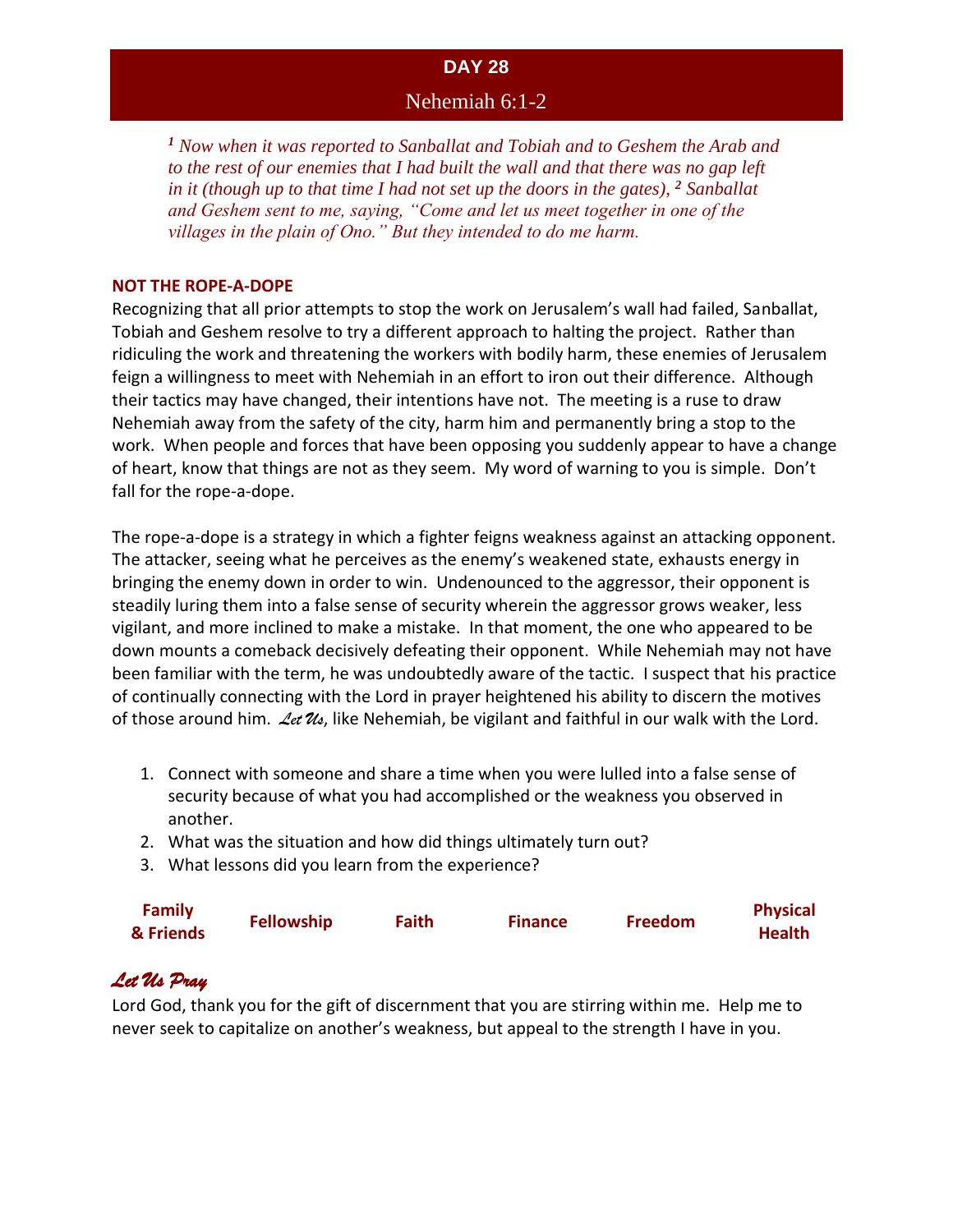### Nehemiah 6:3-4

*<sup>3</sup> So I sent messengers to them, saying, "I am doing a great work and I cannot come down. Why should the work stop while I leave it to come down to you?" <sup>4</sup> They sent to me four times in this way, and I answered them in the same manner.*

#### **STICK TO THE SCRIPT**

Enemy attacks tend to be of two sorts. On the one hand, they can be blatant, obvious, and easy to detect, just as those made by Sanballat, Tobiah, and Geshem in their initial attempts to prevent the people of Jerusalem from rebuilding. At other times, the enemy's advances can be covert and subtle; with those aligned against us being careful not to show their hand, and thus reveal their intent. It is this second approach that the malevolent trio employs against Nehemiah and the Jews in today's text. But, once again, the enemy's efforts prove feeble. Was it because they had already let the cat out of the bag with their behavior up until this point? Or, was it due to the fact that Nehemiah was able to discern their intent? While both factors may have come into play, I believe the prevailing influence over Nehemiah's choice was that he was committed to sticking to God's script.

There is no doubt that Nehemiah was keenly aware that the enemy's change in tactics did not constitute a change of heart. More importantly, however, is that Nehemiah's heart for God and fulfilling the Lord's purpose had not changed. This level of resolve made tough decision making much simpler. The call, enticement, lure, or temptation to stop the work and come down did not move him to deviate from the plan, but it motivated him to stick to the script. Consider this. If God's word is definitive, then anything not aligned with what God has said, revealed, or instructed is, therefore, not the Lord's will. For us to avoid pitfalls and being led astray, we must determine what place the Lord's word holds in our lives. Is God's way the only way for you? Or, is it one option among many? Know that the script you follow will be determined by what you believe. Like Nehemiah, I encourage you to discover God's word for your life. Then, stick to the script.

- 1. As you continue to discover how God is moving in your life concerning your devotional focus, how faithful have you been in following through on the Lord's leading.
- 2. What results do you see as being directly connected to your level of faithfulness?
- 3. What implications do you believe your future faithfulness will have on the degree and level of restoration you desire to experience?

| <b>Family</b> |                   |              |                |                | <b>Physical</b> |
|---------------|-------------------|--------------|----------------|----------------|-----------------|
| & Friends     | <b>Fellowship</b> | <b>Faith</b> | <b>Finance</b> | <b>Freedom</b> | <b>Health</b>   |

# *Let Us Pray*

Lord God, you are faithful in all your ways. You continue to stand up for us even when we sometimes waver. Lord, help us to stand firm in our faith and stay the course you have established for each of us. Help us to follow the holy script you have placed in your word.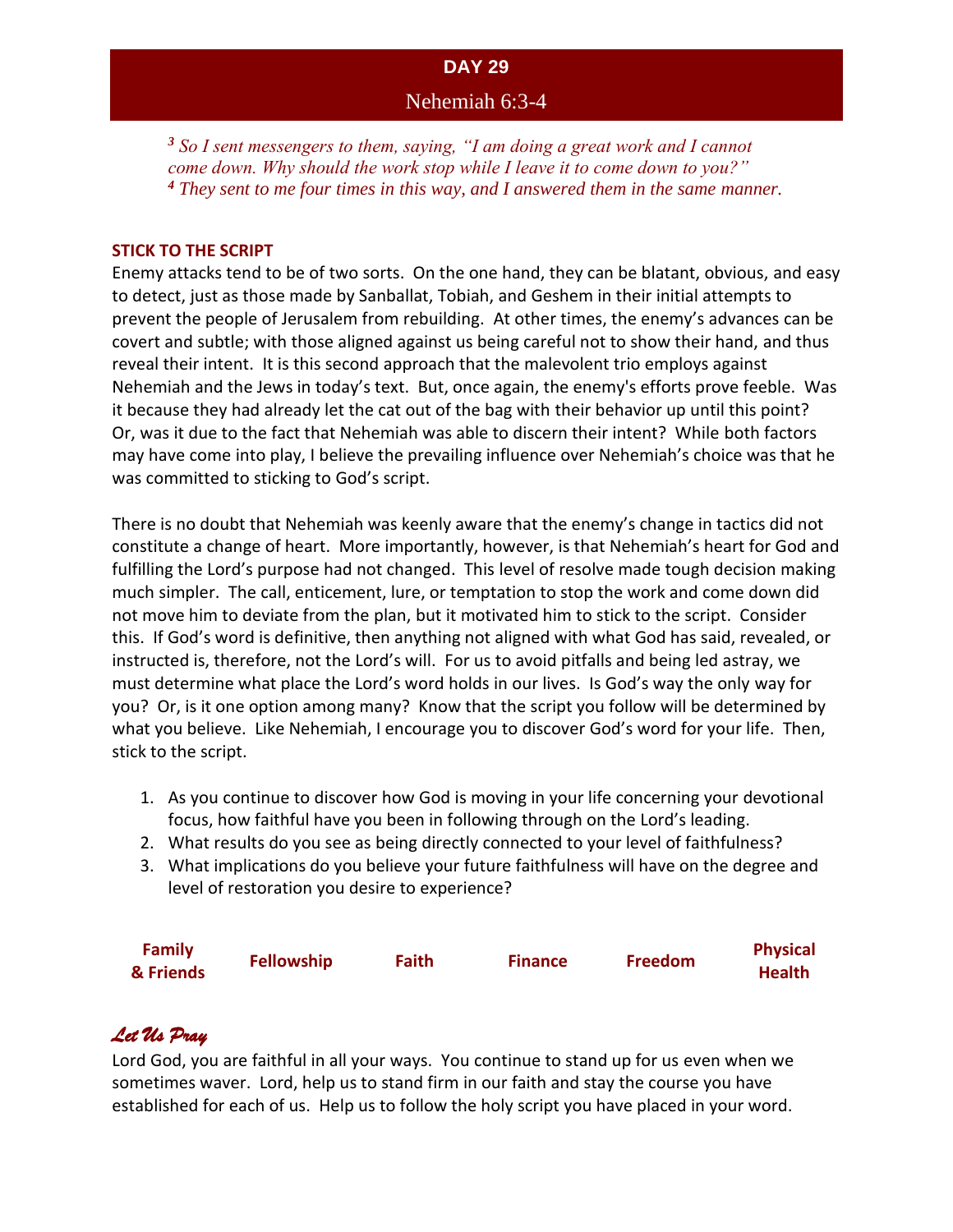### Nehemiah 6:5-9

*5 In the same way Sanballat for the fifth time sent his servant to me with an open letter in his hand. <sup>6</sup> In it was written, "It is reported among the nations—and Geshem also says it—that you and the Jews intend to rebel; that is why you are building the wall; and according to this report you wish to become their king. <sup>7</sup> You have also set up prophets to proclaim in Jerusalem concerning you, 'There is a king in Judah!' And now it will be reported to the king according to these words. So come, therefore, and let us confer together." <sup>8</sup> Then I sent to him, saying, "No such things as you say have been done; you are inventing them out of your own mind" <sup>9</sup> —for they all wanted to frighten us, thinking, "Their hands will drop from the work, and it will not be done." But now, O God, strengthen my hands.*

#### **STICKS AND STONES**

The kinder and gentler self-presentation of Jerusalem's enemies is short lived. Their temperate yet persistent attempts to coax Nehemiah into having a meeting have failed. Sanballat now tries turning up the heat hoping to cause Nehemiah to finally weaken his stance, come out of the city, and meet with them in private. Sanballat crafts a letter to King Artaxerxes alleging that Jerusalem's rebuild is a pretext for rebellion and for seating Nehemiah as king of the Jews. Nehemiah is unwavering in his position and approach. Sending his messenger with a response to the accusations, he remains in Jerusalem and insures the progress of the work.

While the people of Jerusalem remained faithful and continued to build, the rumors being spread by their enemies were undoubtedly cause for concern. This period of restoration was not the first attempt in Jerusalem's history. Prior efforts were halted by enemy accusations that Jerusalem's leaders failed to address. Recognizing what was at stake, Nehemiah does not allow false accusations by Sanballat and others to go unanswered. He does his part to remove doubt by telling his own story and speaking his own truth. Yes, we should speak words that are positive and affirming, but we must also use our words to combat lies with truth. It is ever important that we harness the power of our words as we continue to work and build.

- 1. What words have you found and what words do you use that serve to motivate you as you seek to rebuild?
- 2. What words and or language do you find tend to undermine your efforts?
- 3. How can you manage negative talk so that it does not gain and retain power over you?

| <b>Family</b><br>& Friends | <b>Fellowship</b> | Faith | <b>Finance</b> | <b>Freedom</b> | <b>Physical</b><br><b>Health</b> |
|----------------------------|-------------------|-------|----------------|----------------|----------------------------------|
|                            |                   |       |                |                |                                  |

# *Let Us Pray*

Lord God, thank you for your word of truth which you have given to guide us and strengthen us. Help us to remain faithful in our calling and the work to which we have set our hands.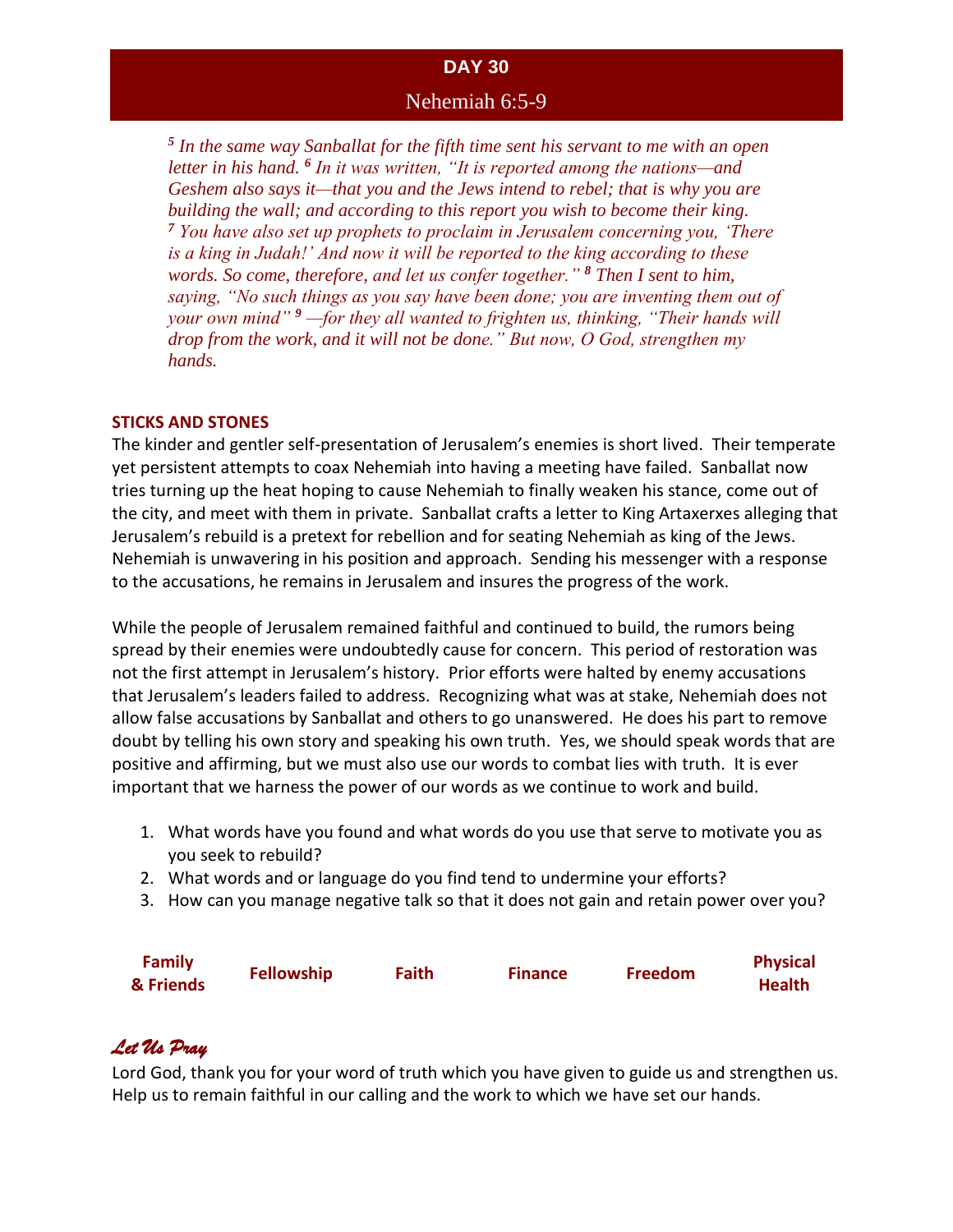### Nehemiah 6:10-14

*<sup>10</sup> One day when I went into the house of Shemaiah son of Delaiah son of Mehetabel, who was confined to his house, he said, "Let us meet together in the house of God, within the temple, and let us close the doors of the temple, for they are coming to kill you; indeed, tonight they are coming to kill you." <sup>11</sup> But I said, "Should a man like me run away? Would a man like me go into the temple to save his life? I will not go in!" <sup>12</sup> Then I perceived and saw that God had not sent him at all, but he had pronounced the prophecy against me because Tobiah and Sanballat had hired him. <sup>13</sup> He was hired for this purpose, to intimidate me and make me sin by acting in this way, and so they could give me a bad name, in order to taunt me. <sup>14</sup> Remember Tobiah and Sanballat, O my God, according to these things that they did, and also the prophetess Noadiah and the rest of the prophets who wanted to make me afraid.*

#### **ENEMIES IN THE CAMP**

Today's text underscores the fact that everyone that is with us, is not necessarily for us. Or, for that matter, everyone on whose behalf we are working, may not be working on ours. There were certain prophets in Jerusalem's community who came against Nehemiah and had aligned themselves with Tobiah and Sanballat in an attempt to discredit, intimidate, and cause Nehemiah to sin. Nehemiah discerns what is in the heart of the prophet Shemaiah through what he says, recognizing that if Shemaiah was speaking on behalf of God, then his words would be aligned with God's will and way. There was something in what this prophet said that did not ring true. If in no other way, Tobiah and Sanballat had managed to worm their way into Jerusalem through enemies in the camp.

As we move forward in rebuilding our lives in the areas of family, fellowship, faith, finances, freedom, physical health, or whatever our devotional focus may be, we must be aware of enemies in our camp operating from within. These enemies can be embodied in our thoughts, old habits, or our lack of discipline to continue in the new practices that have helped us to experience restoration thus far. Realize that our greatest enemies sometimes operate from within us. To combat them, we need to practice opening ourselves to the voice of God. Continue studying and receiving God's word. Then, test what we hear in light of what God has already revealed. Is what we are hearing now in agreement with what God has already shared? If not, this is cause to pause and pray.

1. What steps will you take to combat enemies within and around you that seek to hinder your progress?

| <b>Family</b> |                   | <b>Faith</b> |                |                | <b>Physical</b> |
|---------------|-------------------|--------------|----------------|----------------|-----------------|
| & Friends     | <b>Fellowship</b> |              | <b>Finance</b> | <b>Freedom</b> | <b>Health</b>   |

# *Let Us Pray*

Lord God, you are gracious. Help me not to take for granted the work you have done in me. Make me to realize those things within and around me that war against your plans for my life.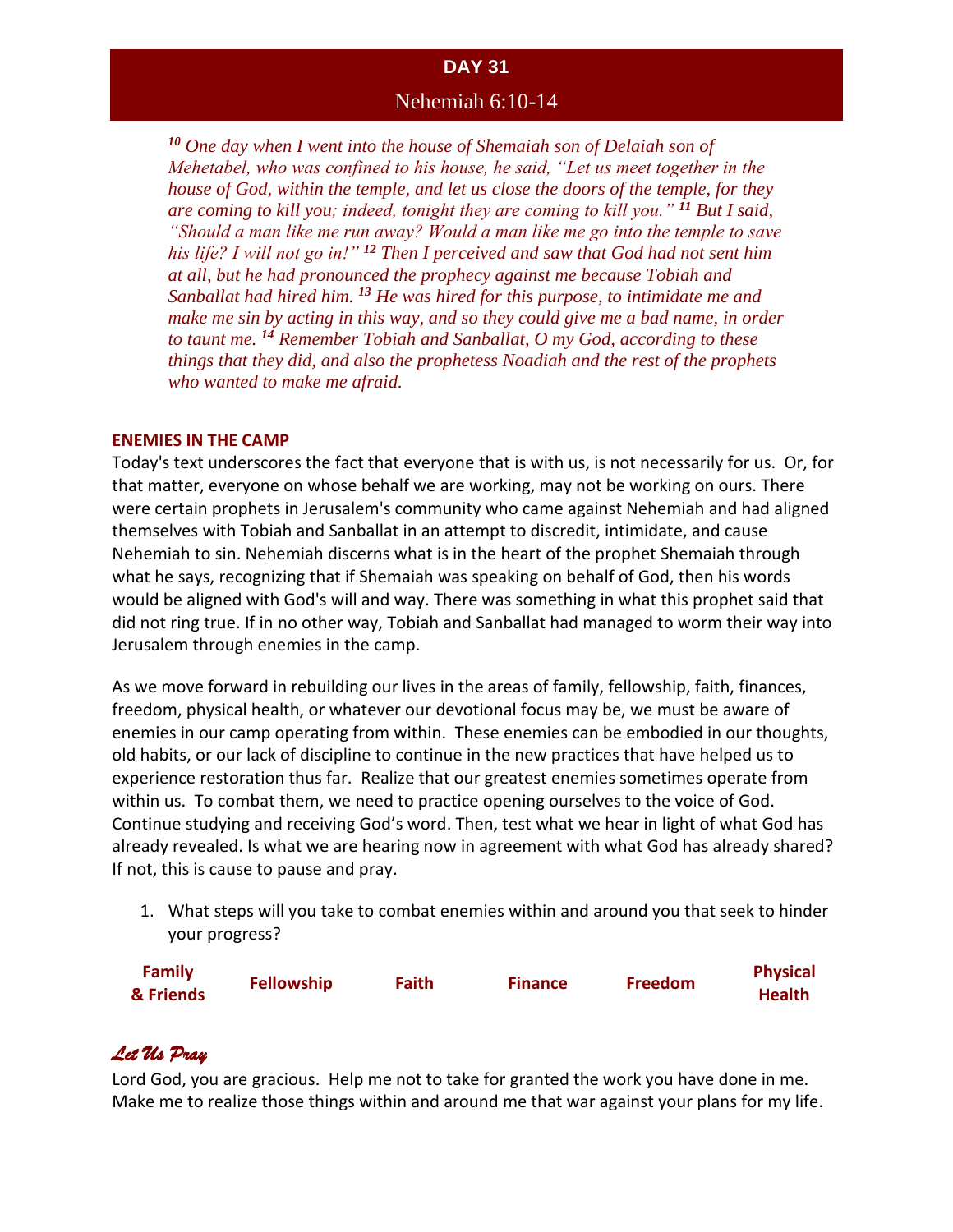### Nehemiah 6:15-16

*<sup>15</sup> So the wall was finished on the twenty-fifth day of the month Elul, in fifty-two days. <sup>16</sup> And when all our enemies heard of it, all the nations around us were afraid and fell greatly in their own esteem; for they perceived that this work had been accomplished with the help of our God.*

#### **MILESTONES AND MILLSTONES**

Jerusalem has reached a major milestone in its rebuilding efforts. It is day fifty-two, and the walls have been restored. I can imagine the people of Jerusalem standing inside marveling at the accomplishments the Lord has worked through them. I can also imagine the enemies peering at the wall from the outside and feeling their own defeat. For some reason, Jerusalem's progress was perceived by outsiders as a millstone tied around one's ankle or one's throat. Somehow, they equated Jerusalem's profit with their loss, Jerusalem's progress with their set back, and Jerusalem's favor from God with the Lord frowning on them.

As I reflect on today's text, I recognize how much our perceptions and the way in which we view our circumstances and those of others, impacts our sense of self-esteem. Too often we, as believers in Christ, act as if God's blessings will not reach us if the Lord has already blessed someone else. We perceive their progress and their milestones as millstones in our lives that are holding us back and preventing us from realizing the fullness of the Lord's purpose for our lives. Step back and look at what the Lord has already done for you. See and celebrate the changes God has already brought to pass. Then, see and celebrate what the Lord is doing in the lives of others. God's work in the world is simply an indicator that the Lord yet lives and is in the blessing business. God has a plan that will not merely build up some of us but has the capacity to restore us all.

Connect with a friend and discuss a time when you felt overlooked or passed over by God when it came to receiving a blessing.

- 1. What prompted or was the basis for your feelings?
- 2. Did you ever come to see the experience differently, more positively?
- 3. How do you now respond when you recognize the Lord at work in the life of another?

| <b>Family</b> |                   | Faith |                | <b>Freedom</b> | <b>Physical</b> |
|---------------|-------------------|-------|----------------|----------------|-----------------|
| & Friends     | <b>Fellowship</b> |       | <b>Finance</b> |                | <b>Health</b>   |

# *Let Us Pray*

Lord God, you are God alone. No one can comprehend your greatness. As you rest, rule, and abide over me and in me, help me to trust in your wisdom which cannot fail.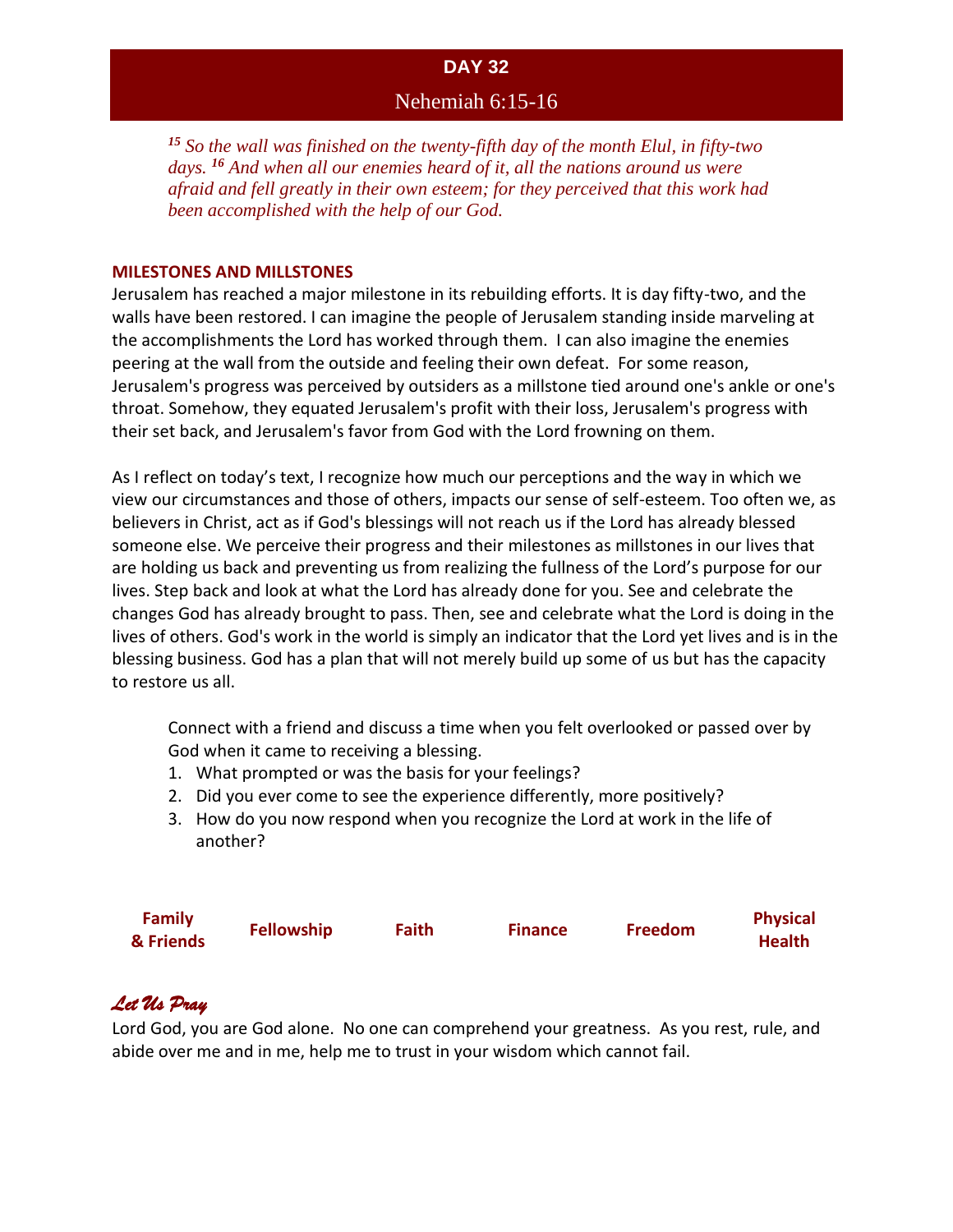### Nehemiah 6:17-19

*<sup>17</sup> Moreover in those days the nobles of Judah sent many letters to Tobiah, and Tobiah's letters came to them. <sup>18</sup> For many in Judah were bound by oath to him, because he was the son-in-law of Shecaniah son of Arah: and his son Jehohanan had married the daughter of Meshullam son of Berechiah. <sup>19</sup> Also they spoke of his good deeds in my presence, and reported my words to him. And Tobiah sent letters to intimidate me.*

#### **THE TIES THAT BIND**

The enemies of Jerusalem tenaciously try to retain a foothold in the city by seeking to maintain key connections established through marital ties. Both Tobiah and his son married into Jewish families of prominence. Tobiah makes use of these family connections to keep his name in Nehemiah's ear and on his mind. Although much of the restorative work to the wall has already been done, Tobiah yet holds out hope that he can do something, no matter how small, to undermine Nehemiah.

We are wired to be in relationship, and it is through our network of relationships that we will live out our purpose. Nevertheless, all the relationships into which we have and one day may enter are not necessarily easy to navigate. There are multiple dynamics brought into our relational exchanges by each of us. Some of these factors are good, but others are not. Still, no matter what levels of ease or compatibility we may or may not experience, all our relationships should be predicated on the ultimate relationship which can only be found in our God and our Lord. As we move ahead, we should evaluate our interactions and relationships with others considering what the Lord is calling for from us and desires to do with and through us. Is the way in which we are managing our relationships frustrating or fulfilling God's plan and purpose? Do any of the connections that we have formed require rewiring, rerouting, or disconnecting all together? There is no relationship that you and I enjoy that should ever overshadow or interfere with the relationship we are to have with the Lord. *Let Us* lift our relational ties to the Lord so that they will not be ties that bind us, but ties through which we all are blessed.

- 1. Is there a relationship in which you are presently engaged that has caused you to question God's purpose for you in the midst of it?
- 2. Are there any relationships in which you are engaged that the Lord is calling for you to make changes?
- 3. What benefit might you derive from presenting your relationships before the Lord?

| <b>Family</b> |                   | <b>Faith</b> |                | <b>Freedom</b> | <b>Physical</b> |
|---------------|-------------------|--------------|----------------|----------------|-----------------|
| & Friends     | <b>Fellowship</b> |              | <b>Finance</b> |                | <b>Health</b>   |

# *Let Us Pray*

Lord God, it is you who created us to be in relationship. We thank you for the gifts of family, friends, and community. Help us to cultivate each one with a mind toward bringing you glory in all that we say, share and do with one another.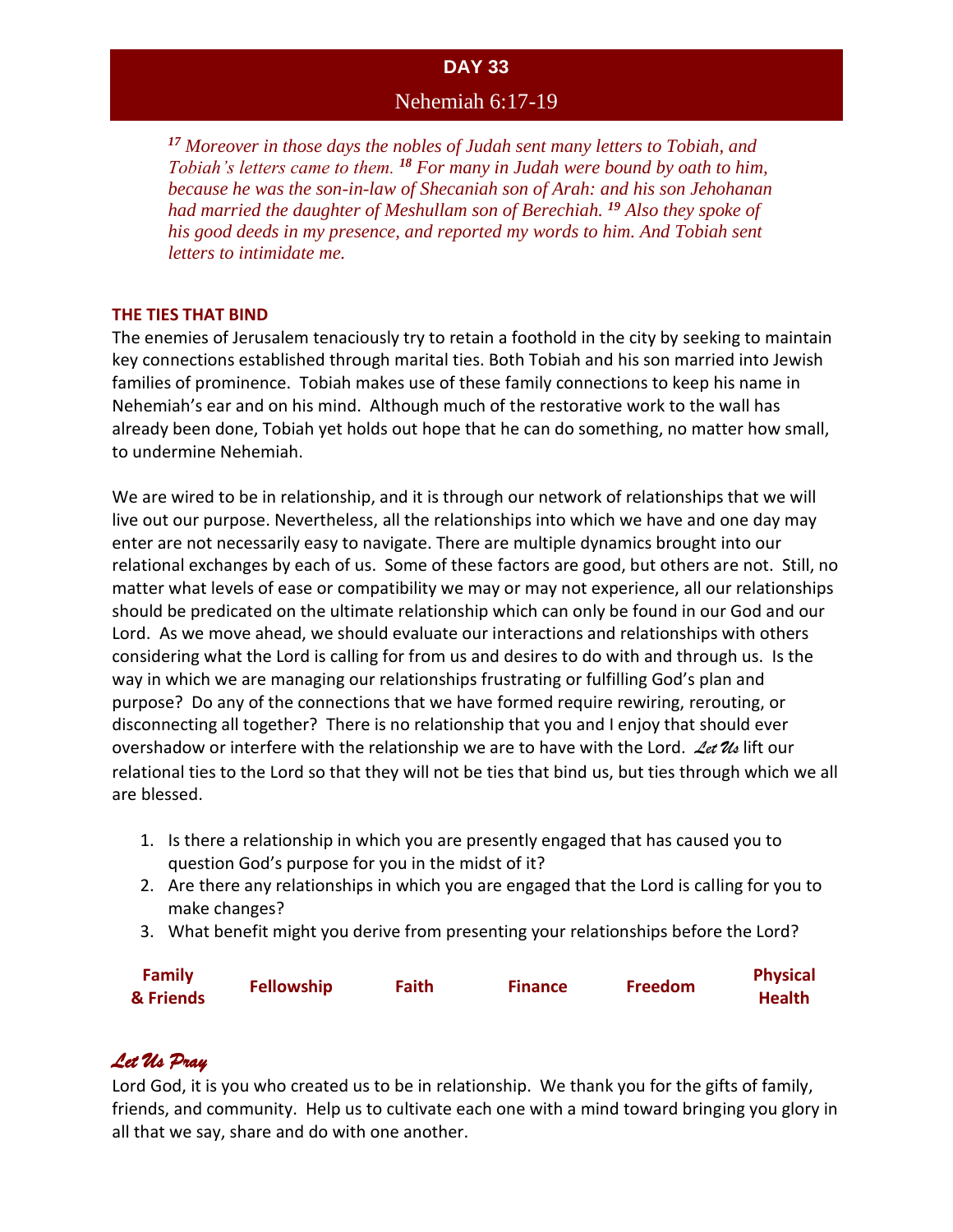### Nehemiah 7:1-4

*<sup>1</sup>Now when the wall had been built and I had set up the doors, and the gatekeepers, the singers, and the Levites had been appointed, <sup>2</sup> I gave my brother Hanani charge over Jerusalem, along with Hananiah the commander of the citadel—for he was a faithful man and feared God more than many. <sup>3</sup> And I said to them, "The gates of Jerusalem are not to be opened until the sun is hot; while the gatekeepers are still standing guard, let them shut and bar the doors. Appoint guards from among the inhabitants of Jerusalem, some at their watch posts, and others before their own houses." <sup>4</sup> The city was wide and large, but the people within it were few and no houses had been built.*

#### **STAY ON YOUR GUARD**

Great work had been done, but there was still considerable work ahead. The city's wall had been built up, fortified, and its gates were set in place. Those charged with guarding the city, while they needed to remain vigilant, were allowed a breather now that the guards could serve in rotation. Having given authority of Jerusalem to his brother Hanani and responsibility for its security to Hananiah the commander of the citadel, Nehemiah instructs these leaders in how to maintain and safeguard what Jerusalem had thus far regained.

With progress comes maintenance. Every gain requires specific attention if one is to retain whatever ground they have been able to obtain. Nehemiah notes that while the walls of the city have been restored, the walls, rooms, and rooftops over people's homes have not. Certainly, they were much better off than they had been, but they were still vulnerable. We have each been able to identify specific progress relating to our devotional focus, but wisdom dictates that we must yet remain on our guard. We cannot afford to become lax nor overly confident in our recent gains. There is yet and still work to do if we are to realize the fullness of God's restoration in our lives. We must learn how to rest in the Lord without resting on our laurels and becoming complacent. Just as Hanani and Hananiah must hold to the instructions of Nehemiah in order to remain secure, we too must hold to the instructions from our heavenly God and Guide if we are to maintain the gains the Lord has granted us.

- 1. List the changes God has brought about in your life surrounding your devotional focus.
- 2. What are you to do to maintain and continue progressing?

| <b>Family</b> |                   |              |                | <b>Freedom</b> | <b>Physical</b> |
|---------------|-------------------|--------------|----------------|----------------|-----------------|
| & Friends     | <b>Fellowship</b> | <b>Faith</b> | <b>Finance</b> |                | <b>Health</b>   |

# *Let Us Pray*

Lord God, thank you for bringing us thus far and for the future you have in store for us. Help us to hold to your plan and your way. May we continue to find our security and hope in you.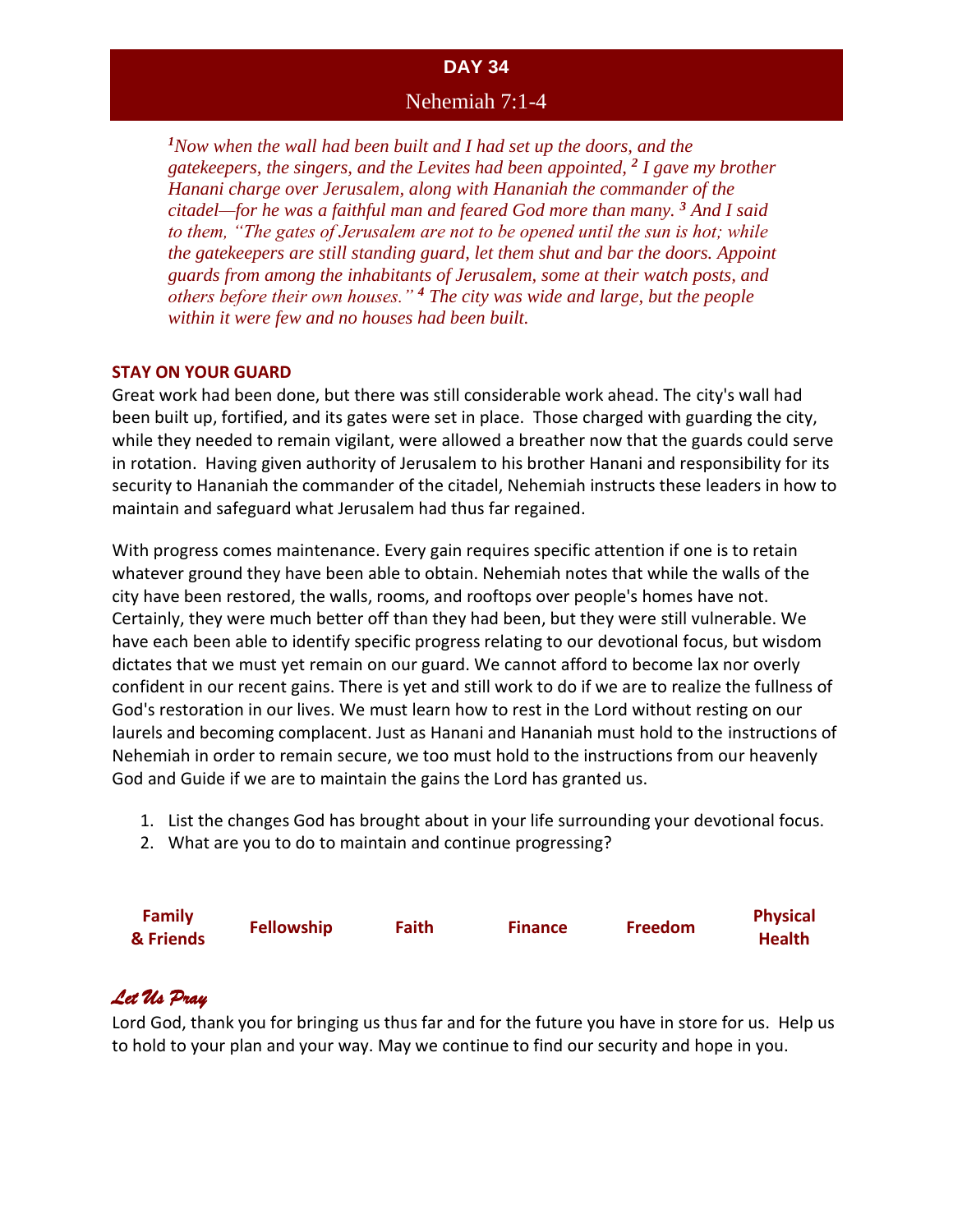### Nehemiah 7:5-6

*<sup>5</sup> Then my God put it into my mind to assemble the nobles and the officials and the people to be enrolled by genealogy. And I found the book of the genealogy of those who were the first to come back, and I found the following written in it: <sup>6</sup> These are the people of the province who came up out of the captivity of those exiles whom King Nebuchadnezzar of Babylon had carried into exile; they returned to Jerusalem and Judah, each to his town.*

#### **A GREAT GATHERING**

The walls and gates of Jerusalem are now restored. And, just as the gates were set in place, so too does Nehemiah make certain that the city's leadership and protective force are set in place to serve. Having done much to meet the basic human needs of safety, shelter and sustenance, Nehemiah now turns his attention to his ultimate objective. Never was the rebuild of Jerusalem focused on reestablishing the city for the mere sake of revitalizing a place. The ultimate objective behind the work was to restore both the city and its people to their Lord and their God. Just as a survey of the wall was done before a single brick was laid or a single beam was set in place, so too does God call Nehemiah to survey his people from leaders to the laity.

Like the people of ancient Jerusalem, you have done a great work over the past several weeks. You have grown more, perhaps, than you imagined you could. Whether you have been focused on familial relationships, friendships, your faith, or whatever you have been led to lift to the Lord in this season, I trust that you have seen change. The change, however, is not merely intended for you to experience a personal best in some area of your life, but it is ultimately to allow for the purposes of God to be fulfilled and manifested throughout your life. What God desires for us is the same thing the Lord desired for Jerusalem of old, that we would be fully restored to God, and that through each of us, those to whom we are connected and in community would likewise be fully restored and blessed.

- 1. What growth or progress are you able to identify in your life regarding your devotional focus?
- 2. What, for you, was at the root of the change you have experienced?
- 3. How might you apply what you have learned and what the Lord has developed in you in other areas of your life where growth and transformation are needed?

| <b>Family</b> |                   | Faith |                | <b>Freedom</b> | <b>Physical</b> |
|---------------|-------------------|-------|----------------|----------------|-----------------|
| & Friends     | <b>Fellowship</b> |       | <b>Finance</b> |                | <b>Health</b>   |

# *Let Us Pray*

Lord God, thank you for seeing beyond where I am and how I am. Thank you for the promised future you have for me. Help me to wholeheartedly embrace your plans for my life, trusting all that you do is for my good.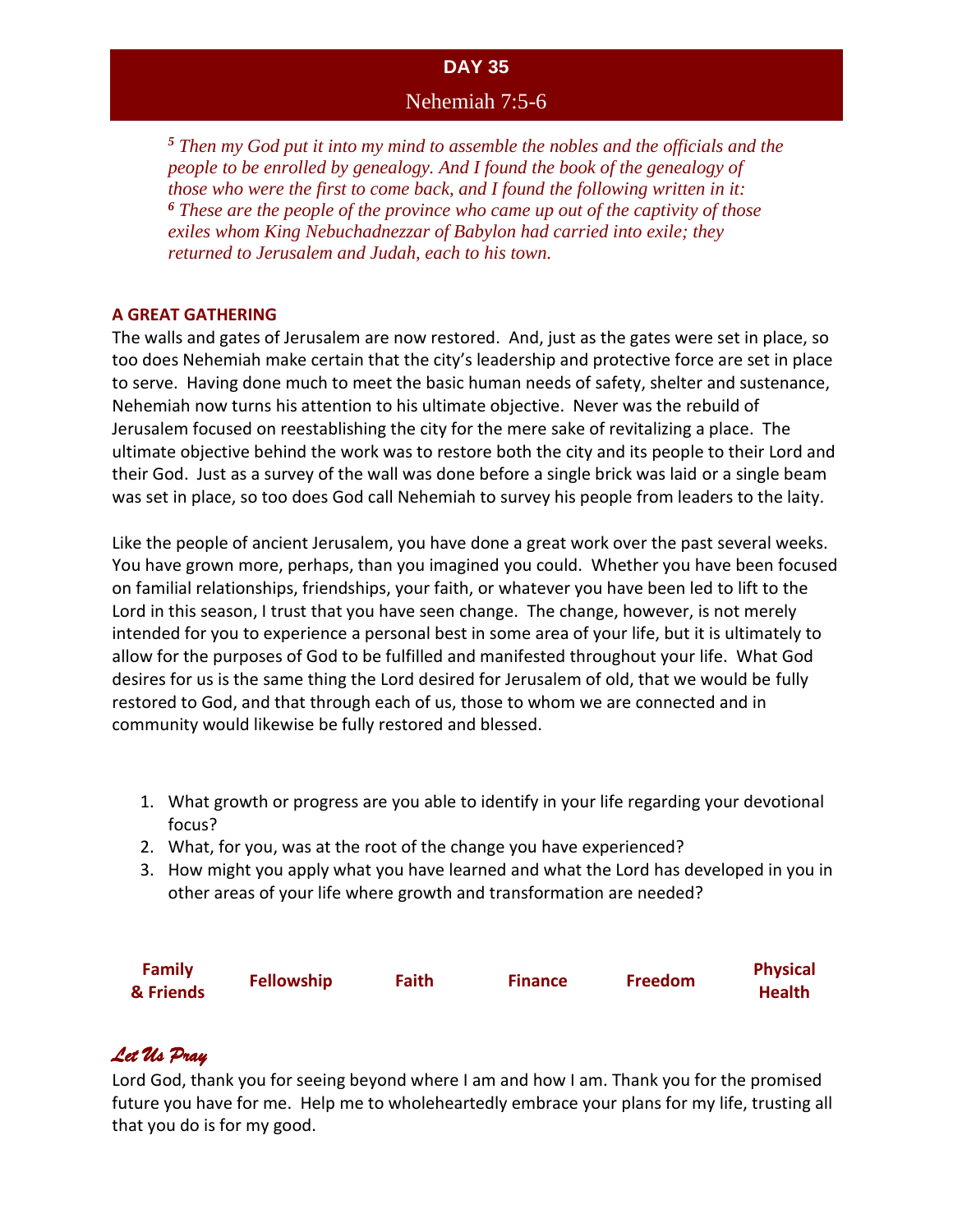### Nehemiah 8:1, 5-6

*8 <sup>1</sup> all the people gathered together into the square before the Water Gate. They*  told the scribe Ezra to bring the book of the law of Moses, which the Lord had *given to Israel.*

*<sup>5</sup> And Ezra opened the book in the sight of all the people, for he was standing above all the people; and when he opened it, all the people stood up. <sup>6</sup> Then Ezra blessed the LORD, the great God, and all the people answered, "Amen, Amen," lifting up their hands. Then they bowed their heads and worshiped the LORD with their faces to the ground.*

#### **GATHERING FOR WORSHIP**

It was not enough for the people of Jerusalem that their physical needs be met, but they had a renewed desire for spiritual restoration as well. As their enemies previously acknowledged upon becoming disheartened over Jerusalem's success in restoring the wall v6:16<sup>c</sup>, "... *this work had been accomplished with the help of our [Israel's] God"* working through them and on their behalf. Now, in the seventh month, the month of Tishri, a holy convocation is called. The people call on Ezra the scribe, who had returned to the city some years prior, to bring and read the book of the Law of Moses in their hearing. As Ezra took his place above the people, he began giving praise and honor to God. And, as if their hearts had been ushered into a place of great gratitude, all those gathered began to bless the name of the Lord and worship their God.

Our worship is perhaps one of the greatest things that we can render unto God beyond our sacrifice and beyond our service. Through our worship we do not merely thank the Lord for what the Lord has done or has enabled us to do, but we honor God simply and earnestly for who God is. In this moment, God's people were tapping into and connecting with what was essentially God's primary purpose in rebuilding the walls of the holy city. God's desire was to restore a holy people into right relationship with the One who was, is and remained the Giver, Sustainer and Redeemer of life itself.

- 1. In what ways have you experienced or felt a need for spiritual renewal?
- 2. What, for you, triggered the need and or made you aware of it?
- 3. How are you presently feeding yourself spiritually?
- 4. Do you respond to God in light of whom God is or what the Lord has done? Explain.

| <b>Family</b> | <b>Fellowship</b> | Faith | <b>Finance</b> | <b>Freedom</b> | <b>Physical</b> |
|---------------|-------------------|-------|----------------|----------------|-----------------|
| & Friends     |                   |       |                |                | <b>Health</b>   |

# *Let Us Pray*

Lord God, I worship you for who you are, and I give praise to you for all you have done to sustain me in the days, months, years, and seasons gone by. You have kept me under your care and wrapped me in your protective embrace. Lord, thank you for seeing me through it all.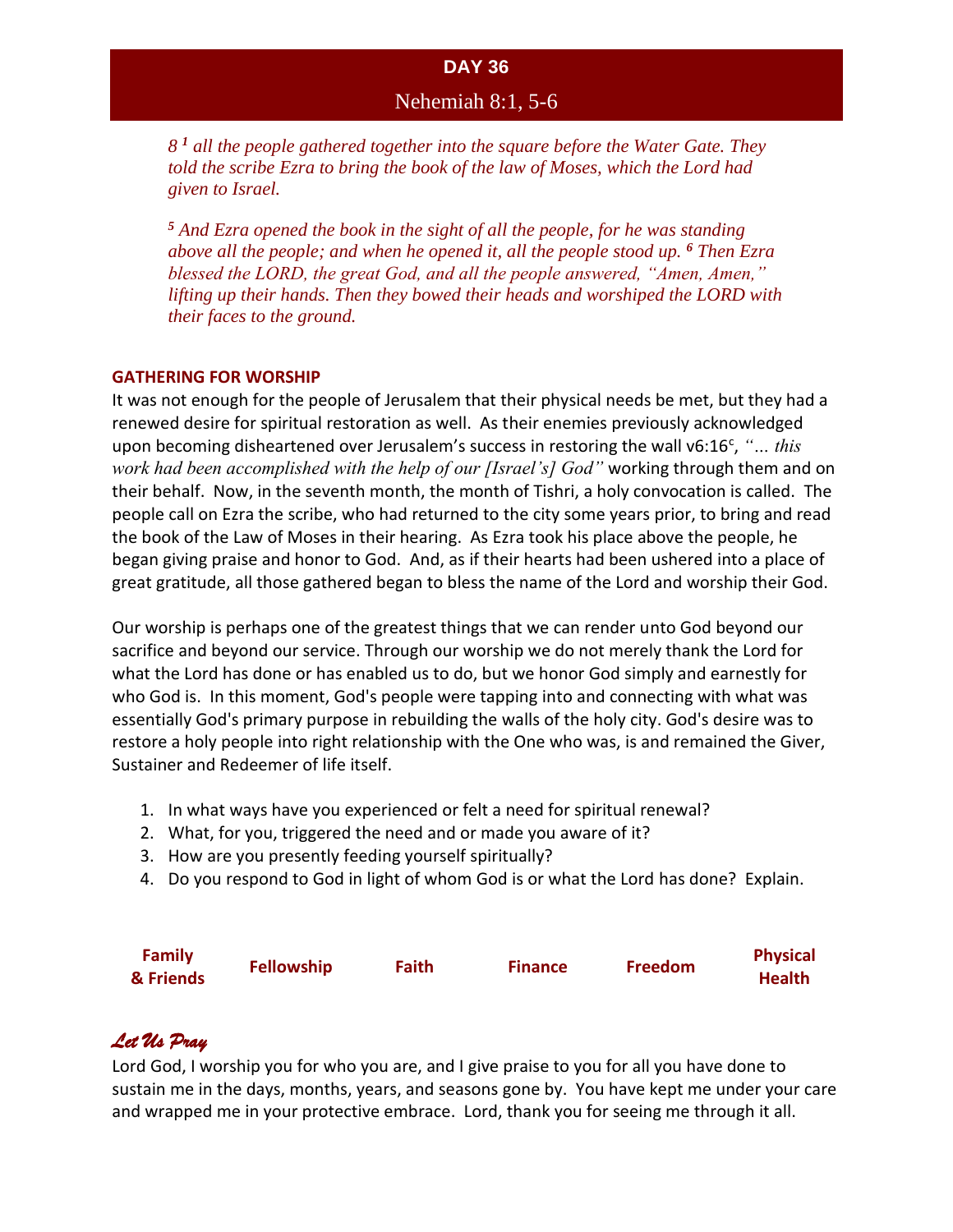### Nehemiah 8:7-8

*<sup>7</sup> Also Jeshua, Bani, Sherebiah, Jamin, Akkub, Shabbethai, Hodiah, Maaseiah, Kelita, Azariah, Jozabad, Hanan, Pelaiah, the Levites, helped the people to understand the law, while the people remained in their places. <sup>8</sup> So they read from the book, from the law of God, with interpretation. They gave the sense, so that the people understood the reading.*

#### **GATHERING FOR THE WORD**

Time and circumstance had greatly impacted the community of Jerusalem. While there may have been a few who survived to return home after 70 years in exile, the vast majority of the city's returnees were born in a foreign land and had little knowledge of the tenets, language and customs of their faith. They were Jewish by heritage and parentage, but little else in terms of daily practice, resembled their Jewish faith. Yet, what they lacked in terms of the trappings of their faith, they made up for through their expressed desire to know the ways of their Lord. Just as they had given themselves in service to complete the work of restoring the city's wall, they were now seeking to be restored to the God of their salvation and restoration through God's holy word. As Ezra begins reading the Law of Moses aloud in Hebrew, the Levites translate and interpret the word to the people in Aramaic, the common language of the day, so that all would come away with understanding.

Have you gained or grown as you anticipated at the start of this devotional season? Or, have you discovered that the changes the Lord has been working in you have impacted more than your waistline or your bottom-line? Whenever I enter into a learning experience, I almost invariably come away with something I anticipated along with a few things that cause me to think differently, act differently, stretch and live life today beyond the known and familiar of my yesterdays. It is the promise of living a renewed life in God to which the people of Jerusalem have opened themselves in today's text. And, it is a renewed life of blessings and understanding that will stretch us beyond the known and familiar of our yesterdays and our yesteryears that the Lord God has been inviting us to throughout our devotional journey.

- 1. What new and unfamiliar place (i.e. thing, opportunity, or situation) has the Lord been encouraging you to explore in relation to your devotional focus?
- 2. How might daring to journey into the unfamiliar during this devotional experience positively impact your life in other areas in the future?

| <b>Family</b><br>& Friends | <b>Fellowship</b> | <b>Faith</b> | <b>Finance</b> | <b>Freedom</b> | <b>Physical</b><br><b>Health</b> |
|----------------------------|-------------------|--------------|----------------|----------------|----------------------------------|
|----------------------------|-------------------|--------------|----------------|----------------|----------------------------------|

# *Let Us Pray*

Lord God, I pray that you continue to renew our minds through your holy word. Help us to be open to the possibilities and promises that we can only know and experience in you through faith. We take comfort in knowing you, for you are the One who has and will complete the good work you have begun in our lives.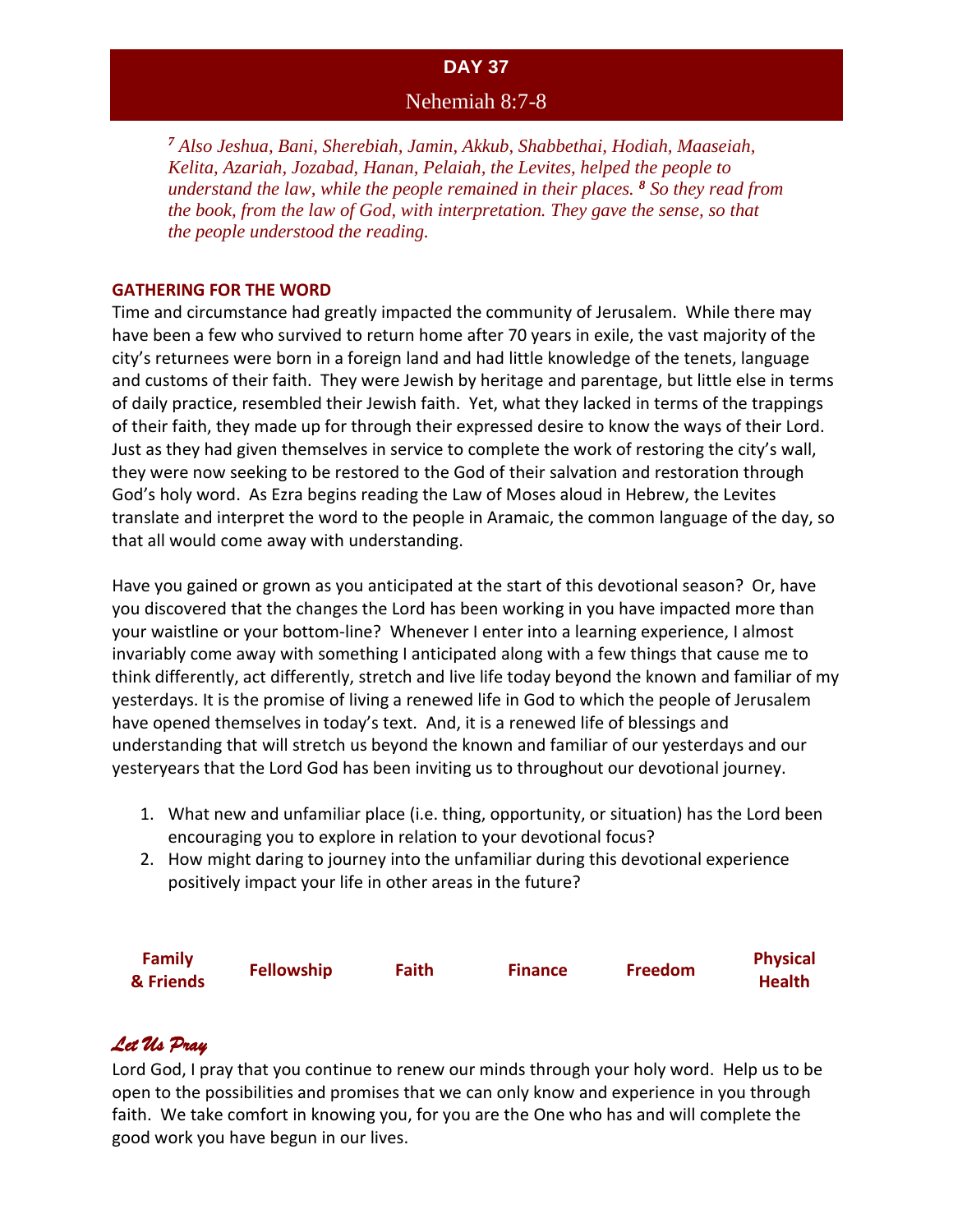#### Nehemiah 8:9-10

*<sup>9</sup> And Nehemiah, who was the governor, and Ezra the priest and scribe, and the Levites who taught the people said to all the people, "This day is holy to the LORD your God; do not mourn or weep." For all the people wept when they heard the words of the law. <sup>10</sup> Then he said to them, "Go your way, eat the fat and drink sweet wine and send portions of them to those for whom nothing is prepared, for this day is holy to our LORD; and do not be grieved, for the joy of the LORD is your strength."*

#### **NO SPILT MILK**

Have you ever been woefully surprised by what you did not know? Have you ever been made aware of something after the fact, and been left feeling sorrowful over your prior response to or handling of a matter because you didn't know from the start what you later came to discover? If so, you can identify with the people of Jerusalem. After standing and listening to the word of God shared by Ezra and explained to them by the Levites, the people were grieved. They realized how far they had fallen into sin and away from God's plan for their lives and community. Understanding their pain, but, even more importantly, understanding that it was the Lord's Day, the leaders counseled the people not to grieve. Instead, they were to go forward eating, drinking, and providing for the needy, strengthened by the joy of the Lord.

On the other side of a great achievement, feelings of sadness or depression may frequently arise. Sometimes these feelings are born out of a sense that there is little else to be accomplished. Other times sadness grows out of the realization or belief that where a person is or what they have finally attained could have, should have and would have been accomplished long ago if they had only been faithful in following the Lord. As Jerusalem's leaders counseled the people then, I share with you now, don't cry over spilt milk! Don't let your shortcomings from the past hinder the sure thing God has for your future. You have allowed the Lord to build you up through your devotional journey. So, allow God to complete the good work he has begun in you. Go forward enjoying the Lord's blessings and being a blessing to others. Take courage in the Lord and be joyous, for the joy of the Lord is truly our strength.

- 1. In the face of success, what regrets tend to pop up threatening to steal your joy?
- 2. How, if at all, do you avoid this emotional sabotage?
- 3. What have you found in the word of God that encourages and brings you joy… sustains or restores your joy in such times?



# *Let Us Pray*

Lord God, your word is a gift. It is a guide to me for the living of these days. In it I find strength and encouragement. Even in the darkest times, your word speaks life to my heart. I thank you for such a gift, Oh God. May your word remain a lamp unto my feet, a light unto my path and the living water that refreshes my soul.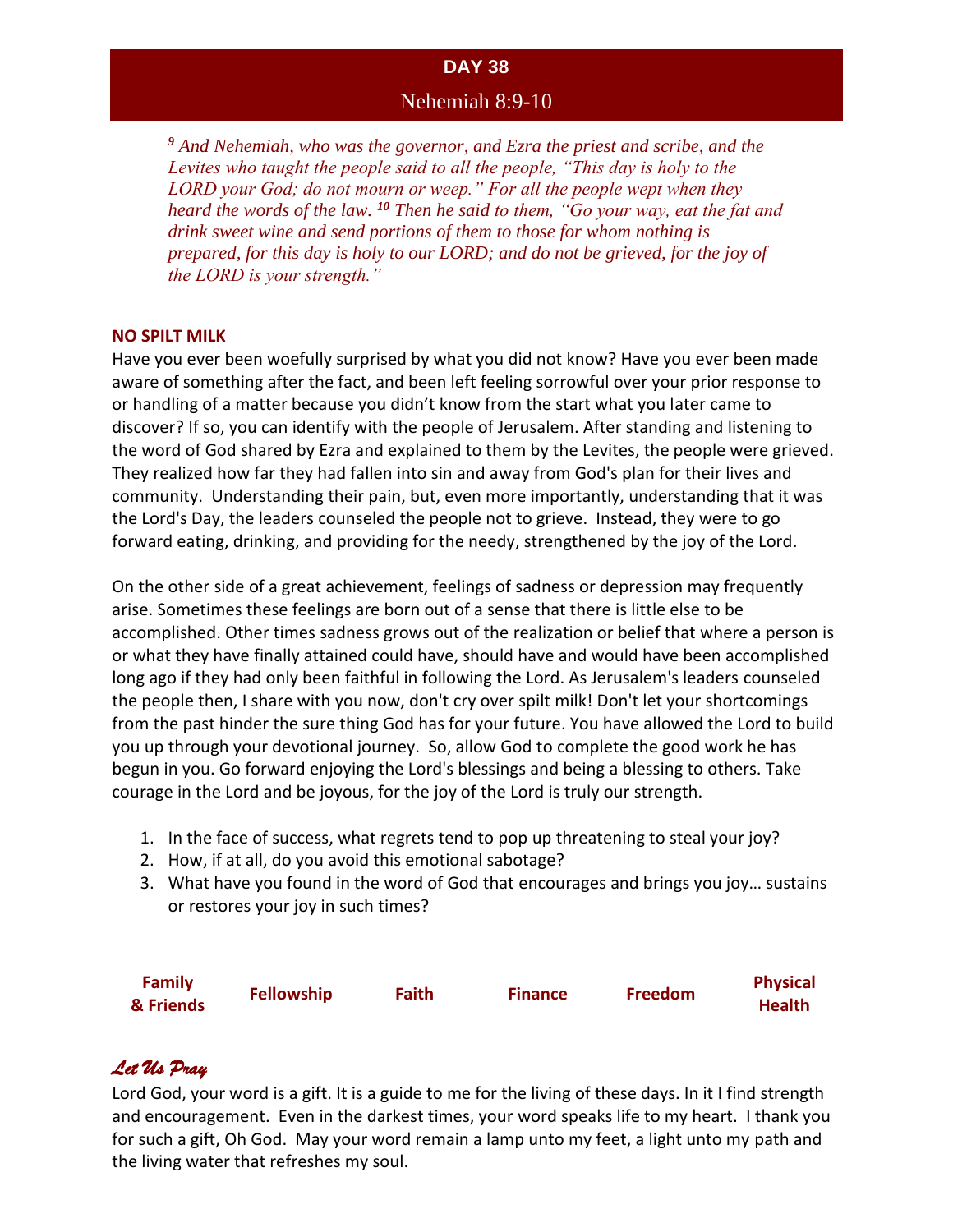# Nehemiah 8:11-12

*<sup>11</sup> So the Levites stilled all the people, saying, "Be quiet, for this day is holy; do not be grieved." <sup>12</sup> And all the people went their way to eat and drink and to send portions and to make great rejoicing, because they had understood the words that were declared to them.*

#### **CONTINUE BEING REVIVED**

Trusting in what they had been told, the people of Jerusalem moved forward endeavoring to live out their faith. Drawing strength as they rejoiced in the Lord, they enjoyed the blessings of what they received and extended the same to those lacking provisions. While there was actual food and drink which fed and nourished them, there was a sense that they were nourished and fed far more by the word of God which was revealed and explained to them by the spiritual leaders of their community.

There is something to be said for the word and wisdom of God which the Lord conveys through Scripture and expounds upon through his servants. There is nothing like it that can truly satisfy the thirst within our souls and the hunger which fills our hearts. As a part of the family of God, we are to continue in holy union and reunion, for it is in such times that we are revived and strengthened. God's word will convict us and correct us, but it will also be a continuous source of life, strength, and sustenance for all who continue to walk in the way that scripture prescribes.

- 1. Has the word of God ever served as a source of conviction for correction in your life?
- 2. If so, how did you receive the word initially? How did you receive it, respond to it ultimately?
- 3. Has that same word served you subsequently? If so, how?

| <b>Family</b> | <b>Fellowship</b> | <b>Faith</b> | <b>Finance</b> | <b>Freedom</b> | <b>Physical</b> |
|---------------|-------------------|--------------|----------------|----------------|-----------------|
| & Friends     |                   |              |                |                | <b>Health</b>   |

# *Let Us Pray*

Lord God, your word reveals that you chastise and correct those you love. While your word does convict, it will never condemn those who love you, have received your Son and daily seek to walk in your ways. Continue to revive us, oh Lord. And, continue to strengthen our hearts.